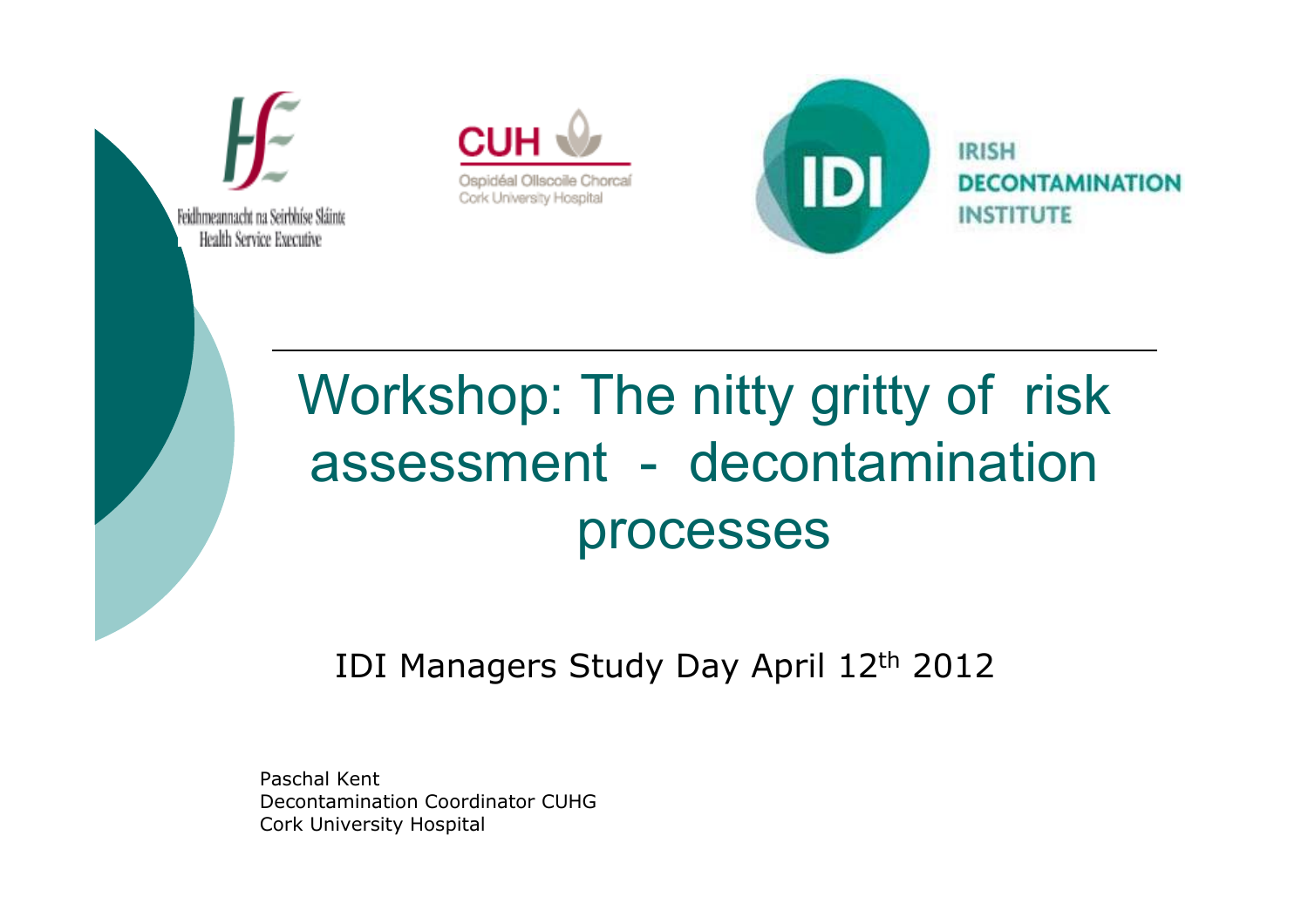# Aim & Objectives

Gain greater clarity, a deeper understanding and insight into the risk assessment process for decontamination RIMD

- o Demystify risk assessment process
- o Build on own experience
- o Focus on the practicalities of risk assessment – (how is it done and how often is it done)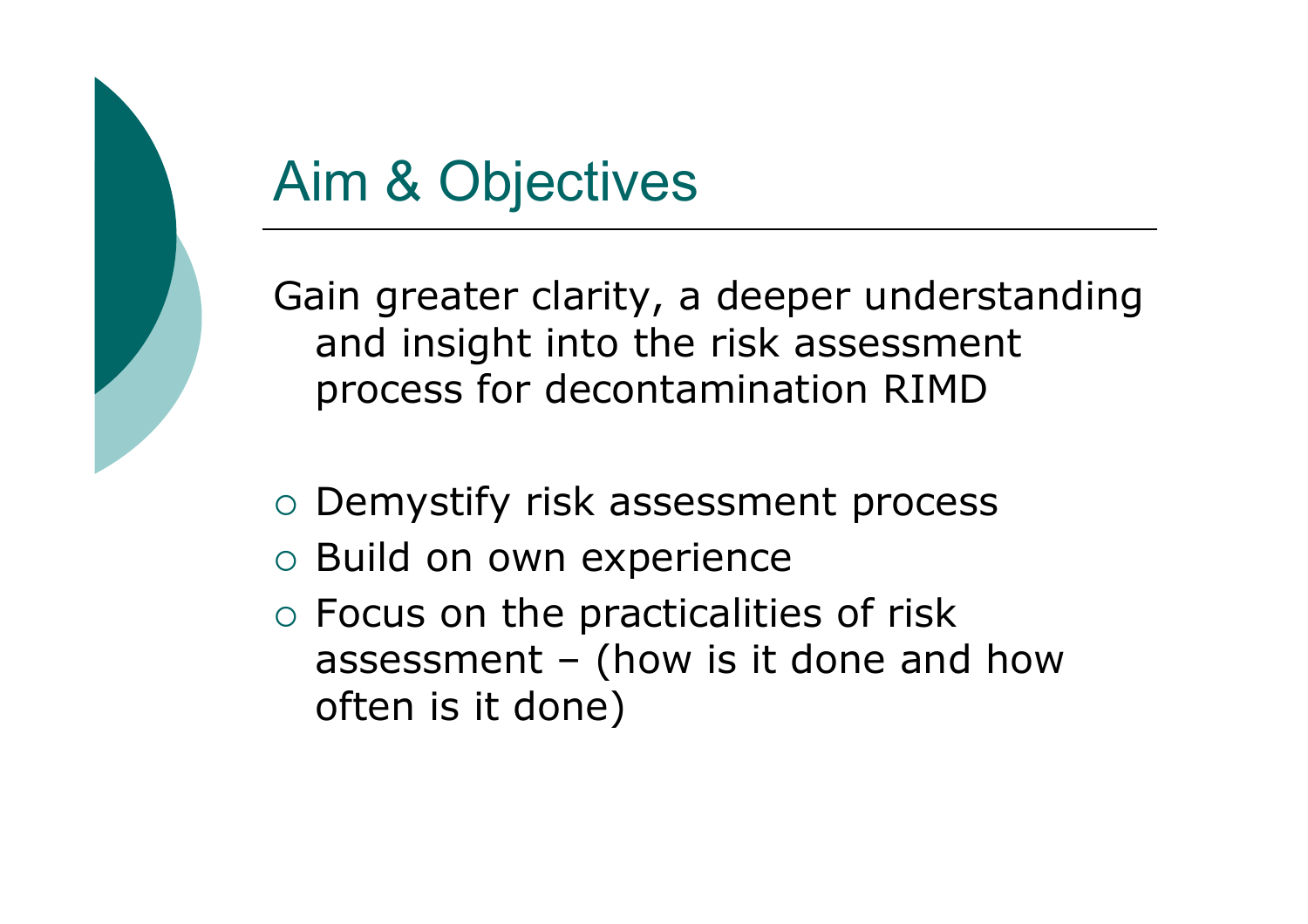

# Risk management

 $\circ$  Proactive Risk Management  $\rightarrow$ Risk Register

o Reactive Risk Management → Incident Management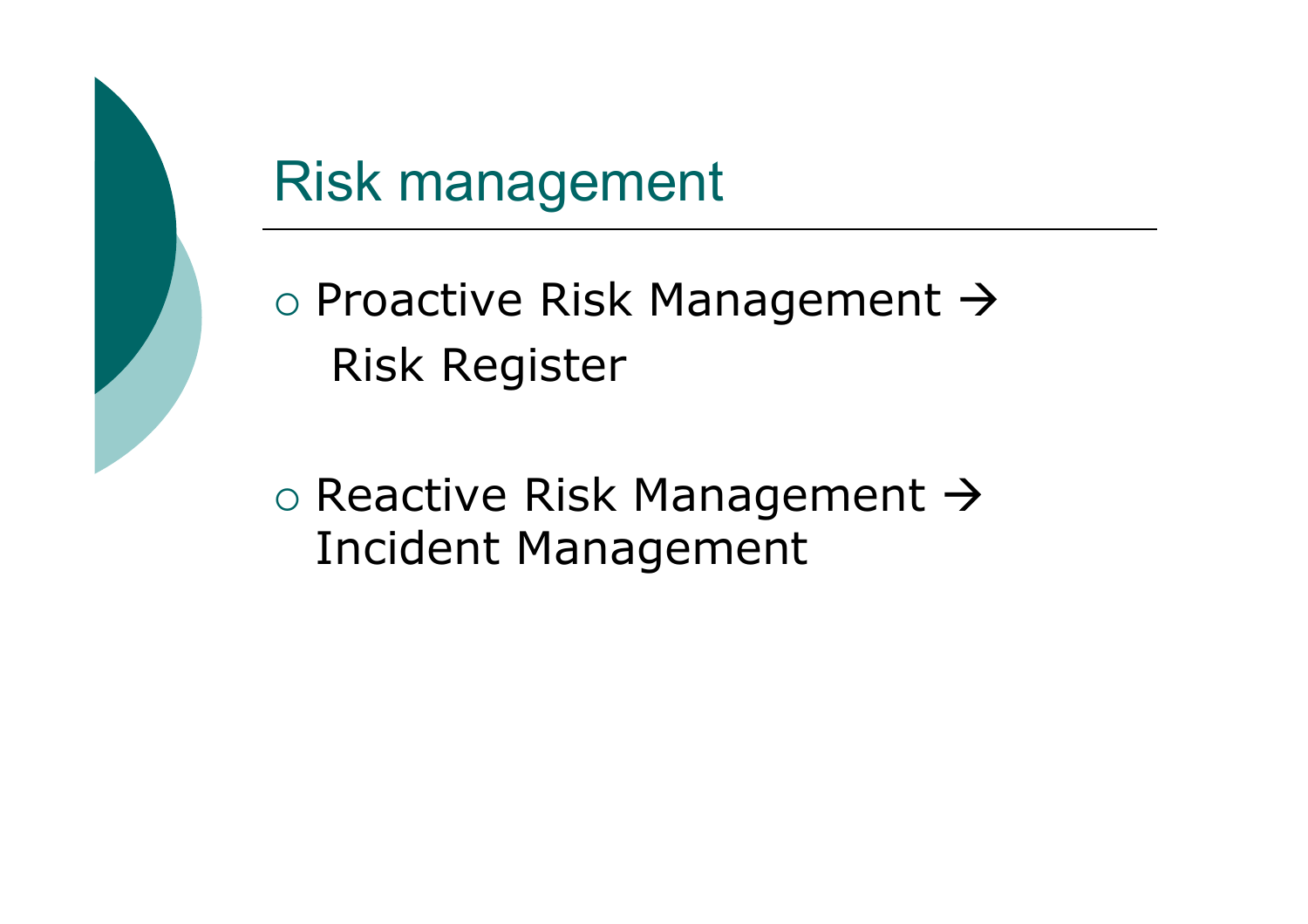# What is **Proactive** Risk Management?

Work out what can go wrong and plan for the eventuality

A spot a problem in the making and<br>de seresthing about it in advance do something about it in advance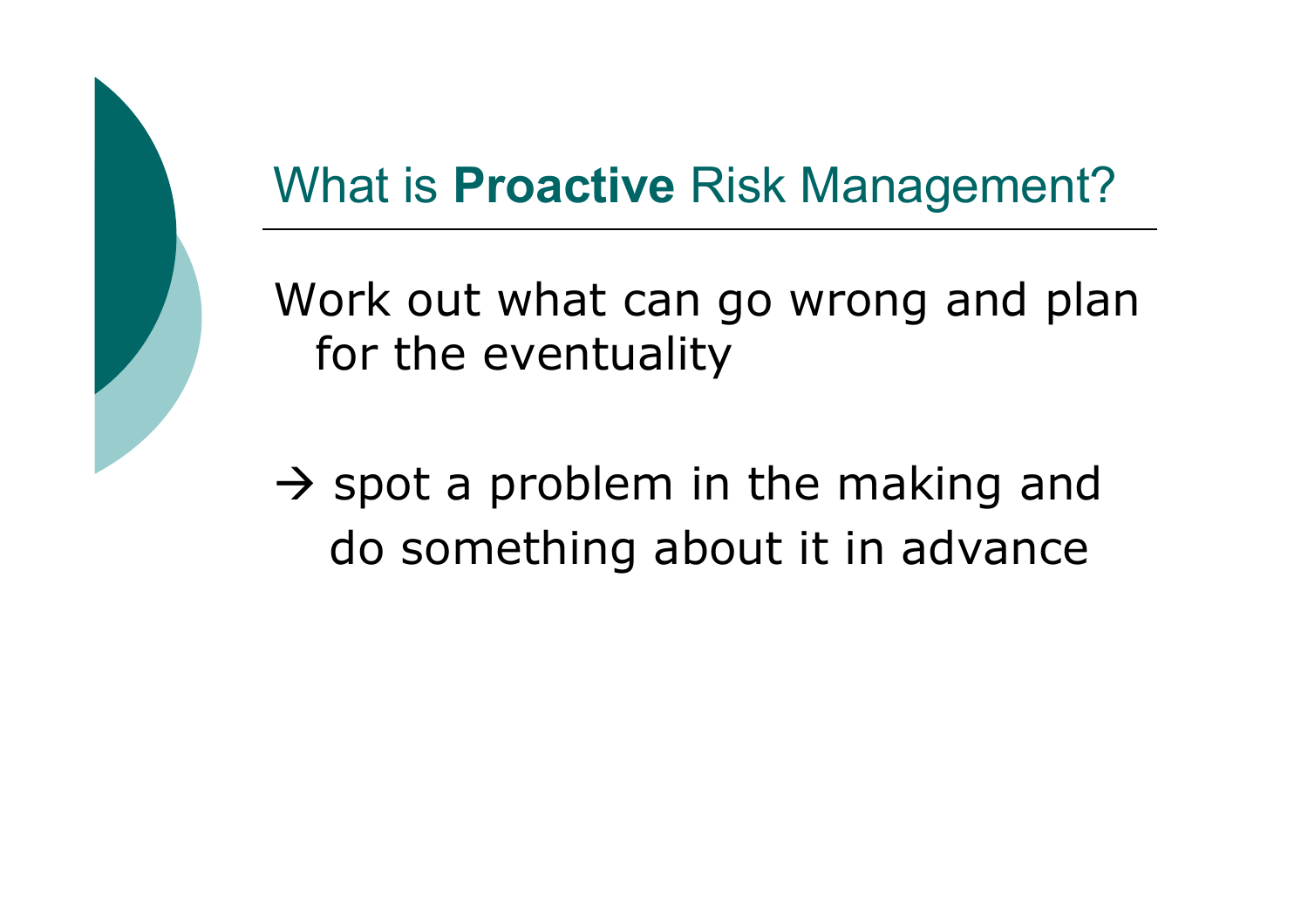# What is a risk register?

#### A risk register is a database of risks

that face an organisation its staff and service users at any time.

### **Always changing to**

reflect the dynamic nature of risks and the organization's management of them.

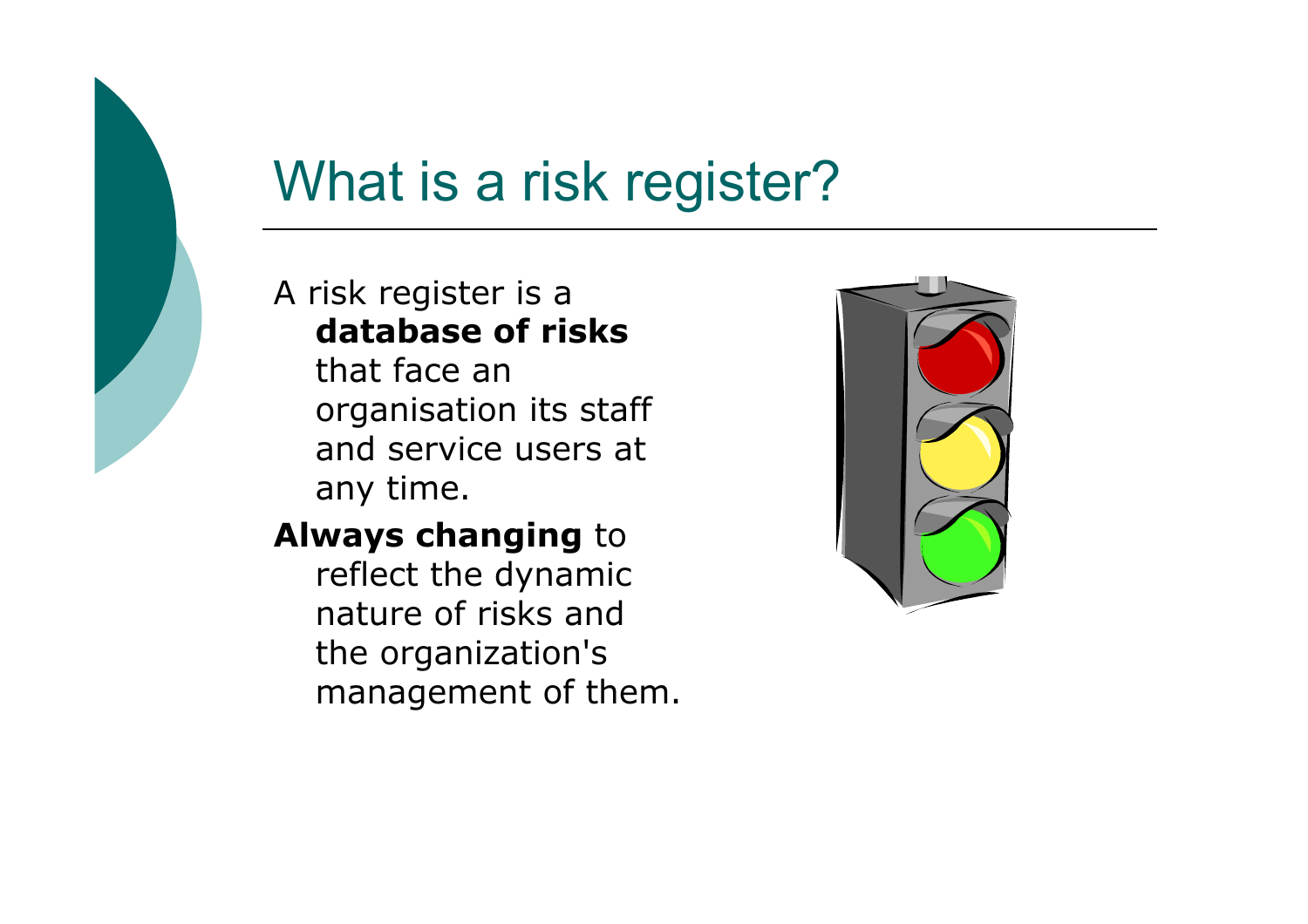

### Supporting Resources to Assist Risk Assessment Process

- HSE Decontamination Standards & Recommended Practices 2011
- HSE Risk Management in the HSE :An information Handbook Oct 2011
- o HSE Risk Assessment Tool & Guidance (including guidance on application Oct 2011
- HSE Developing & populating a Risk Register-<br>Rest Practice Cuidance, Esh 2008 Best Practice Guidance Feb 2008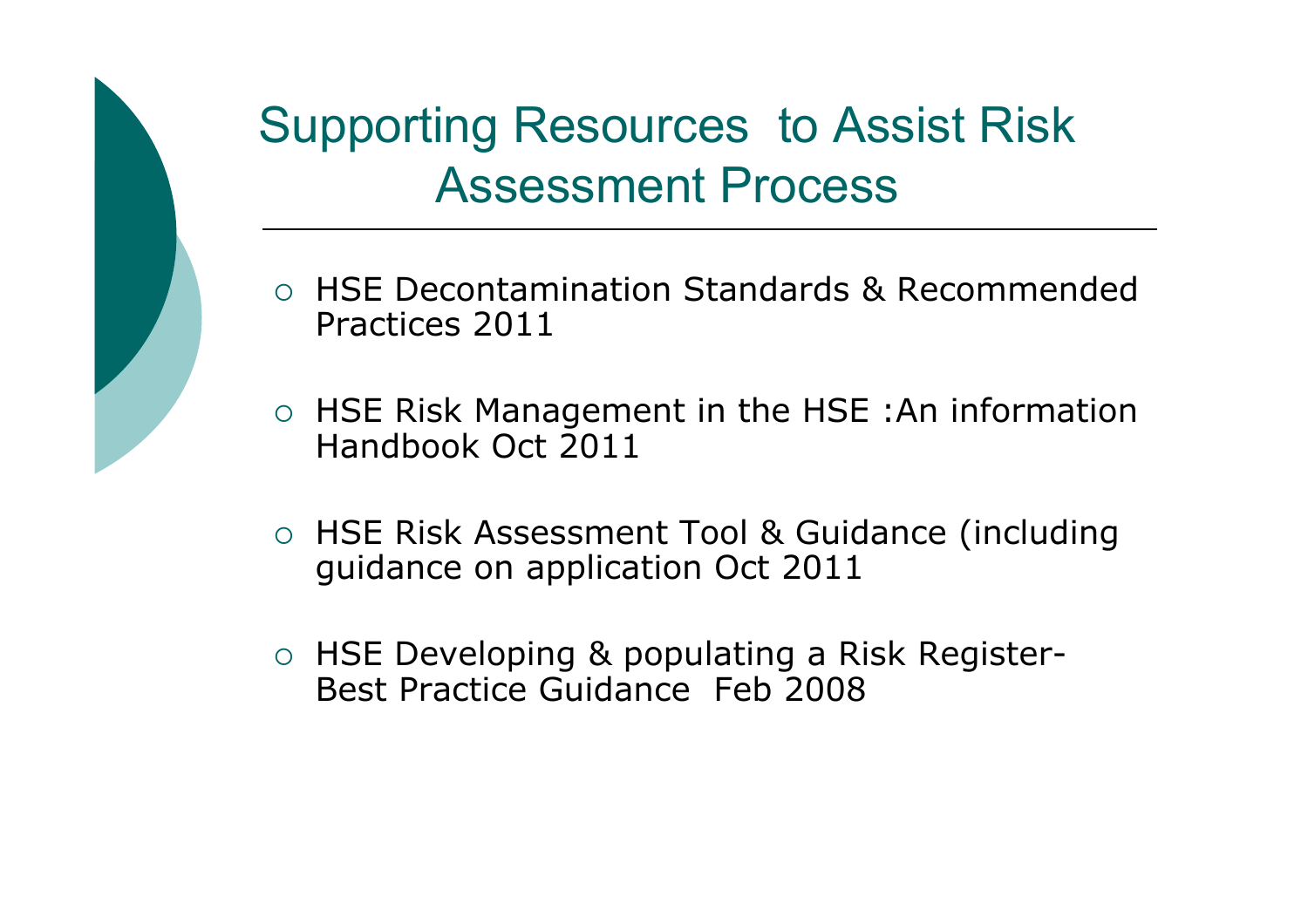### Resources where to get them

### HSE Risk Assessments Docs via

• http://hsenet.hse.ie/HSE\_Central/quali typatientsafety/?importUrl=http://localhost:82/eng/about/Who/Quality\_and\_C linical\_Care/Riskmanagement/

### HSE Decontamination RIMD Best Practice Guidance

 www.hse.ie/eng/Publications/services/ Hospitals/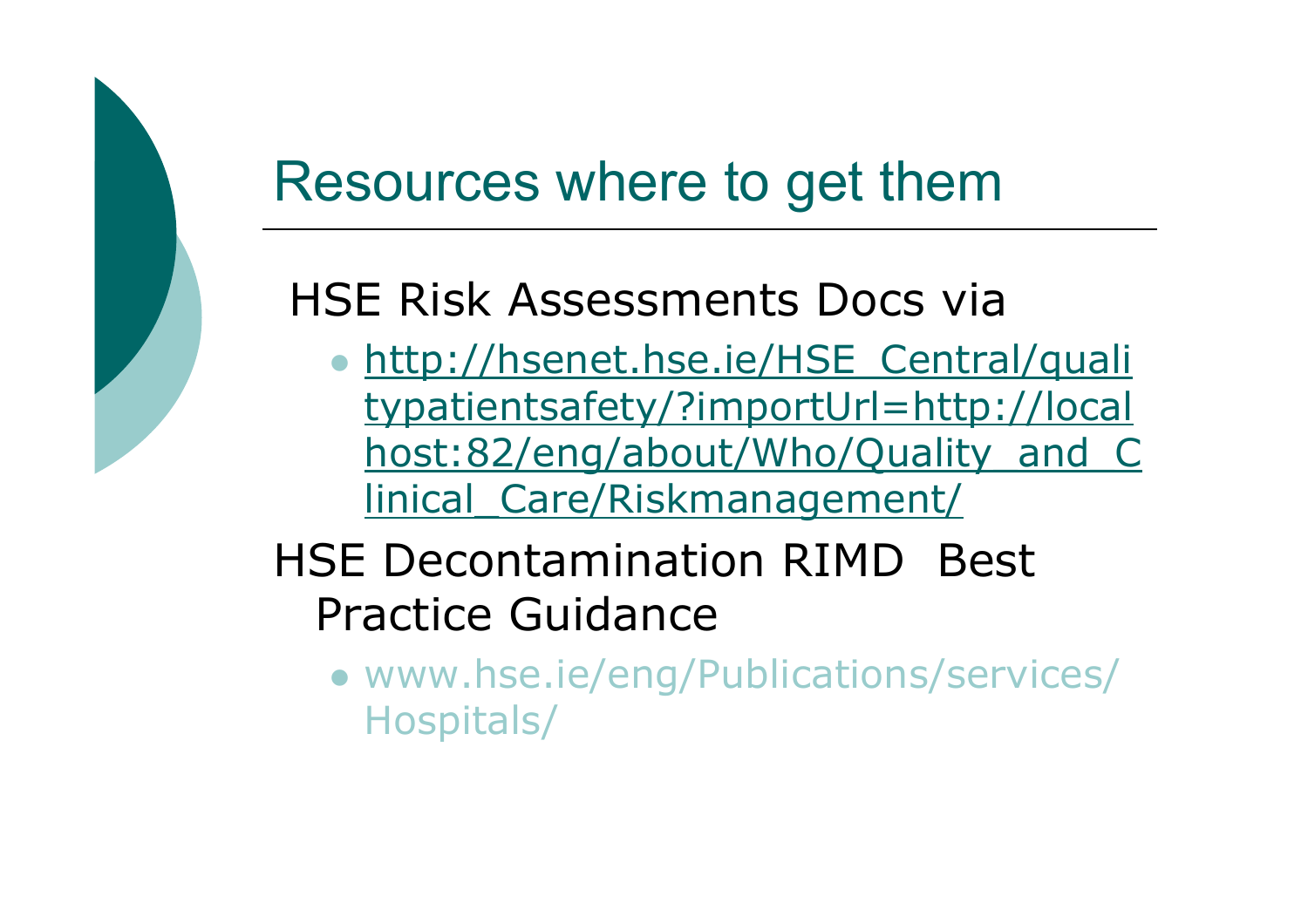### Importance of Professional Judgement

- o Risk assessment and analysis can be a subjective process relying on the knowledge and experience of the person making the analysis.
- oo Stakeholders & Team – should<br>have clearly defined roles have clearly defined roles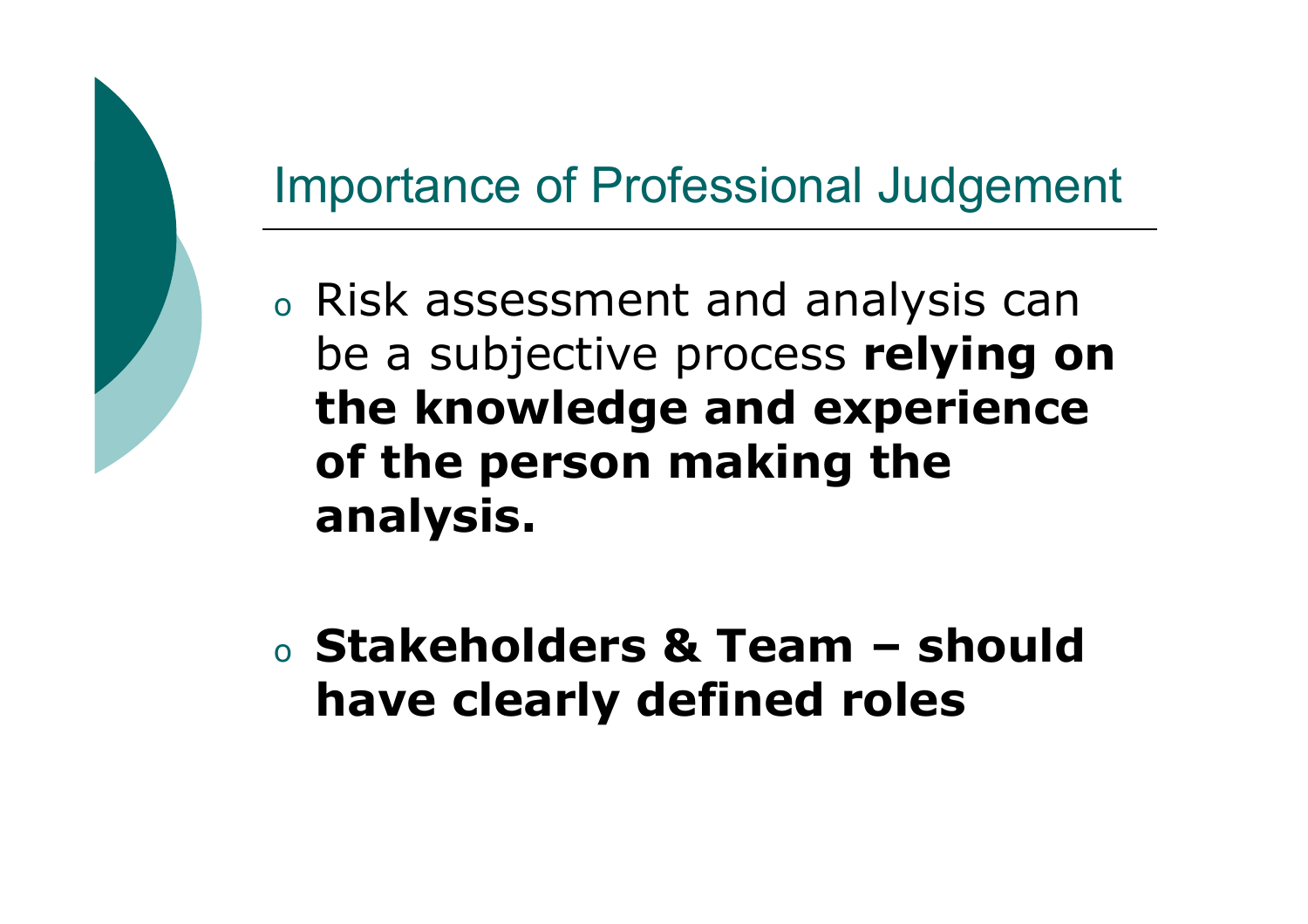### Completing the Risk Assessment FormSection 1

- $\bigcirc$  Administrative Area:  $\bigcirc$ Location:
- **Section/Ward/Dept:**
- O Date of Assessment:
- **Source of Risk:**
- $\circ$  Unique ID No:
- o Primary Risk Category:
- **Secondary Risk** Category:
- o Tertiary Risk Category:
- **O Name Risk** Owner: (BLOCKS)
- **Signature of Risk** Owner: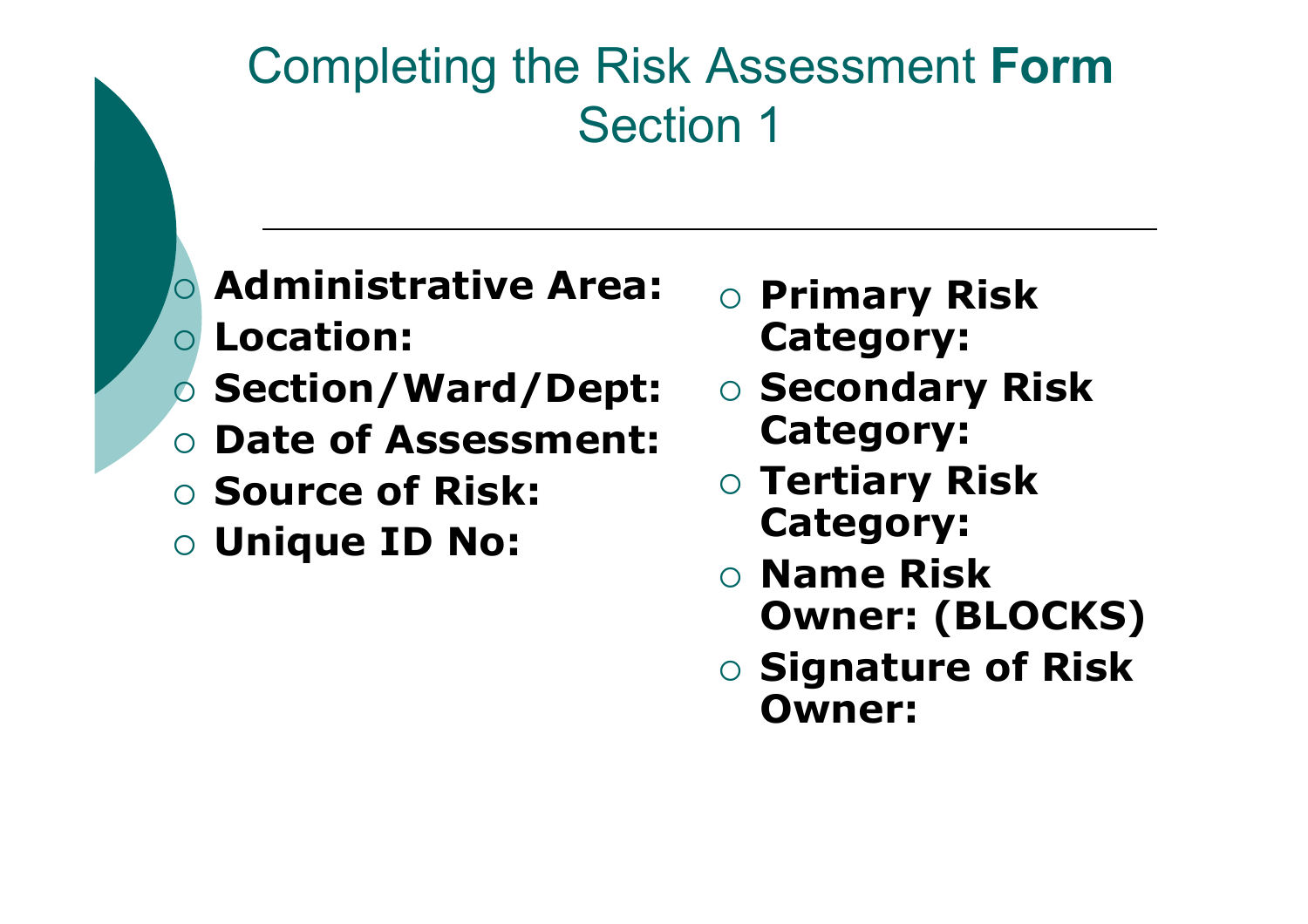### Completing the Risk Assessment FormSection 2

| <b>RISK DESCRIPTION</b> | IMPACTS/VUNERABIL<br><b>ITIES</b> | <b>EXISTING CONTROL</b><br><b>MEASURES</b> | <b>ADDITIONAL</b><br><b>CONTROLS</b><br><b>REQUIRED</b> | <b>PERSON</b><br><b>RESPONSIBLE</b><br><b>FOR ACTION</b> | $\mathbf{DUE}% _{T}=\mathbf{G}\text{, }$<br><b>DATE</b> |
|-------------------------|-----------------------------------|--------------------------------------------|---------------------------------------------------------|----------------------------------------------------------|---------------------------------------------------------|
|                         |                                   |                                            |                                                         |                                                          |                                                         |
|                         |                                   |                                            |                                                         |                                                          |                                                         |
|                         |                                   |                                            |                                                         |                                                          |                                                         |
|                         |                                   |                                            |                                                         |                                                          |                                                         |
|                         |                                   |                                            |                                                         |                                                          |                                                         |
|                         |                                   |                                            |                                                         |                                                          |                                                         |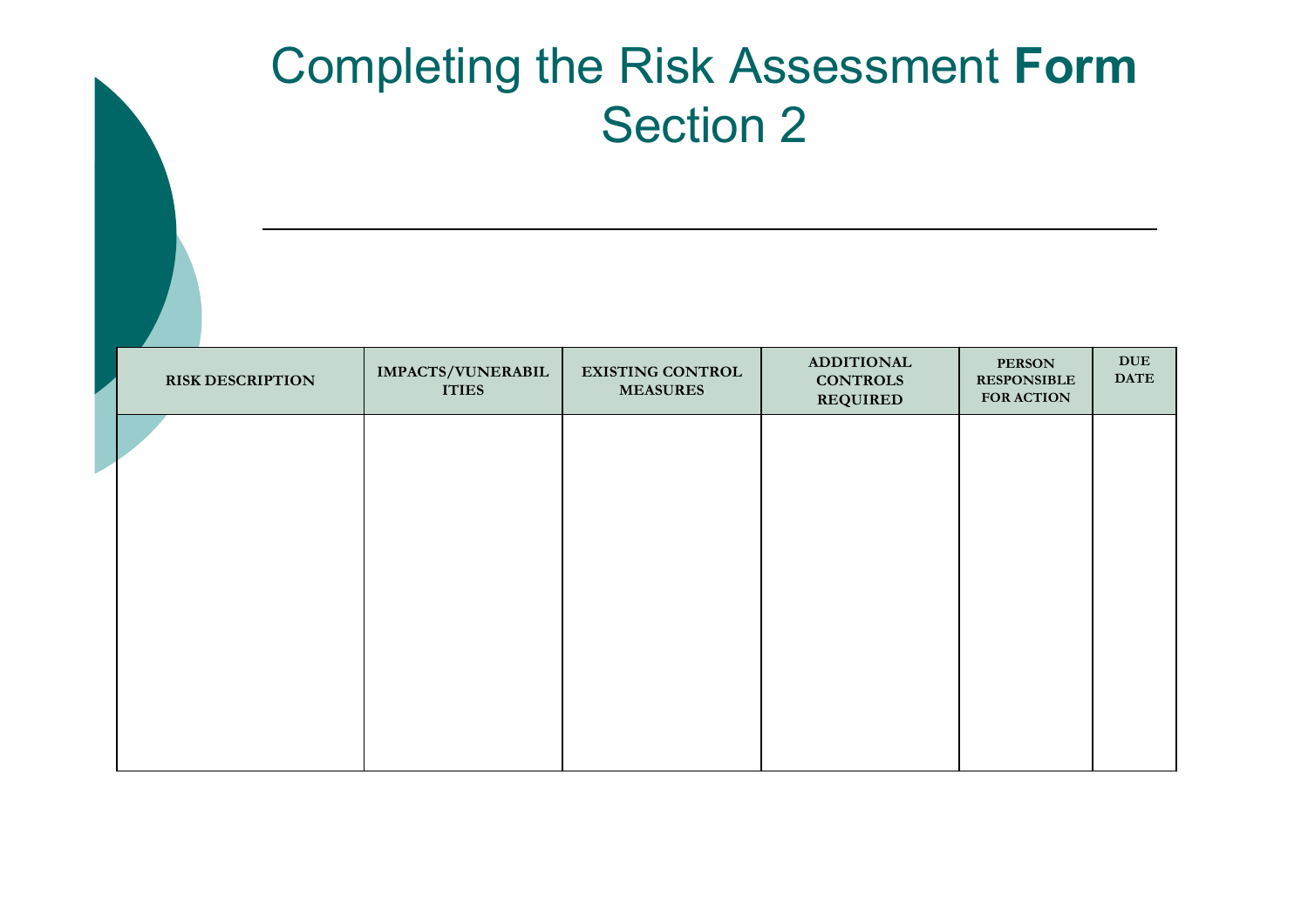

# Describe the Risk

#### ICC approach

- $\circ$  Describe the primary area of **Impact** if the risk were to materialise.
- O Describe the **Causal Factors** that could result in the risk materialising.
- $\circ$  Ensure that the **Context** of the risk is clear
	- → is the risk 'target' well defined (e.g. staff, patient, department, hospital, etc.) and
	- → is the 'nature' of the risk clear (e.g. financial, safety, physical loss, perception, etc.)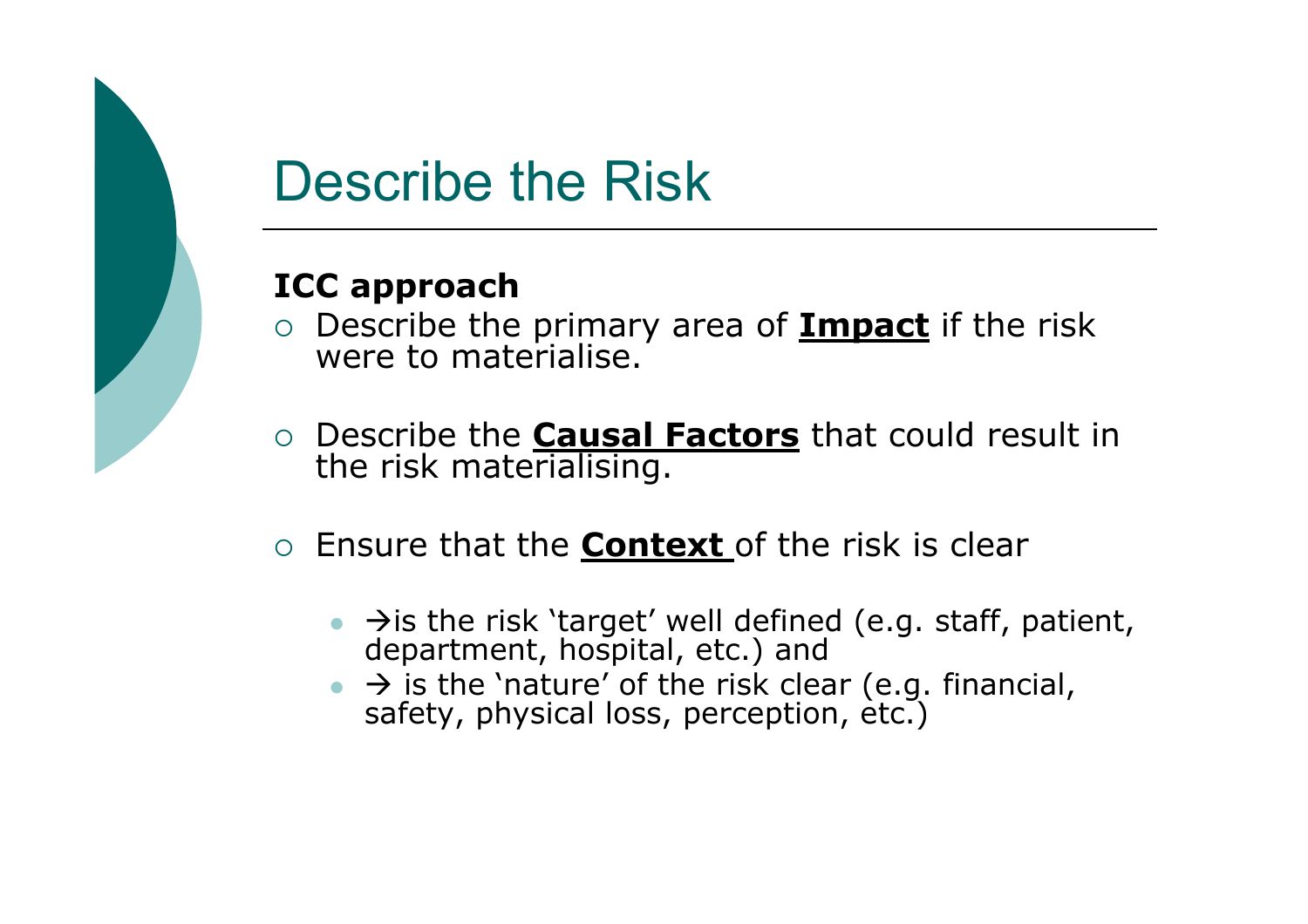# Example of ICC Approach

o Potential injury to service users and staff (impact)

due to old, unreliable & not fit for purpose steam sterilzer (causal factor)

in the CDU (context)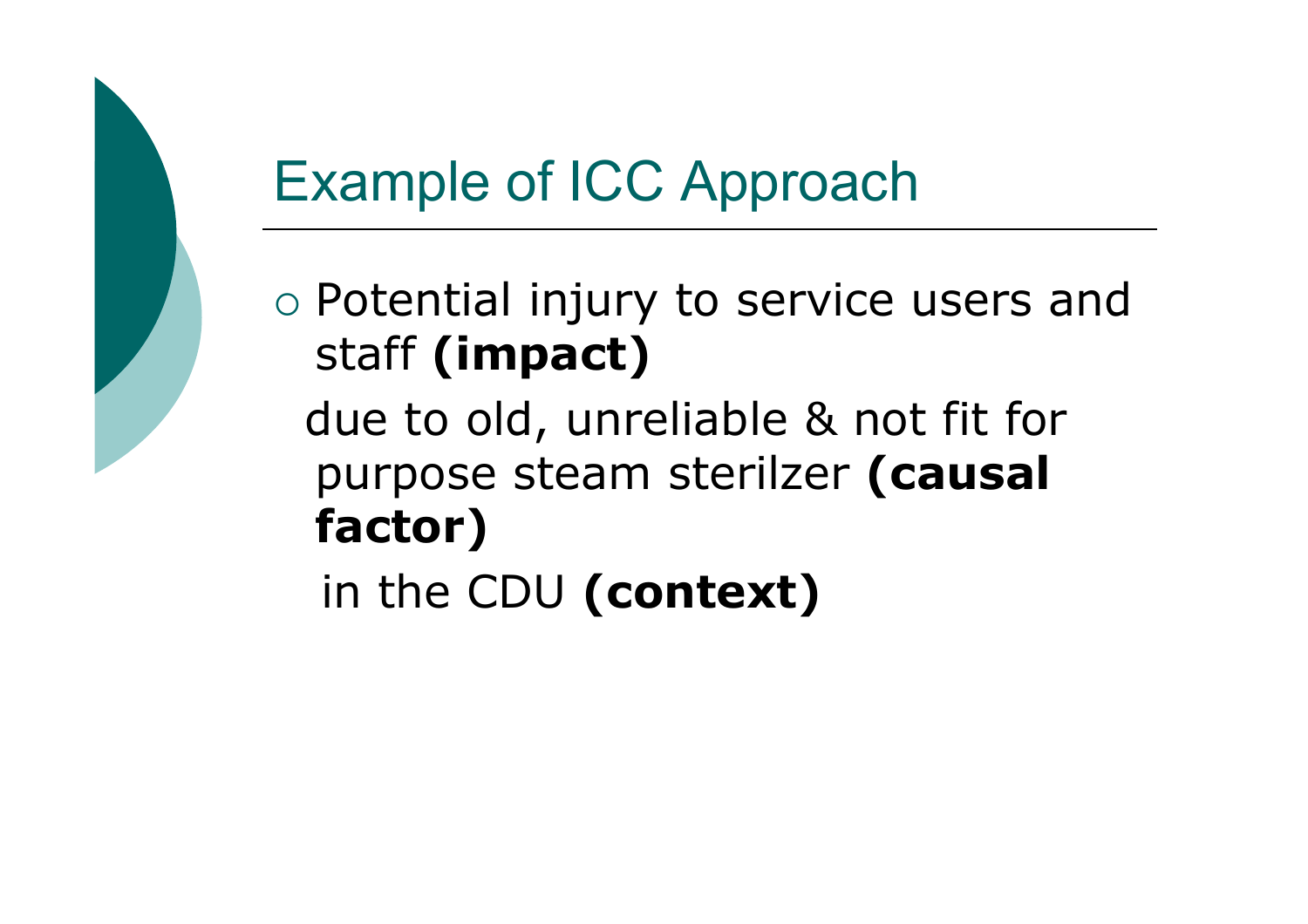### Impacts & Vulnerabilities

- o What is the likely harm that will occur if it does happen?
- o HSE classified impacts into eight types of Harm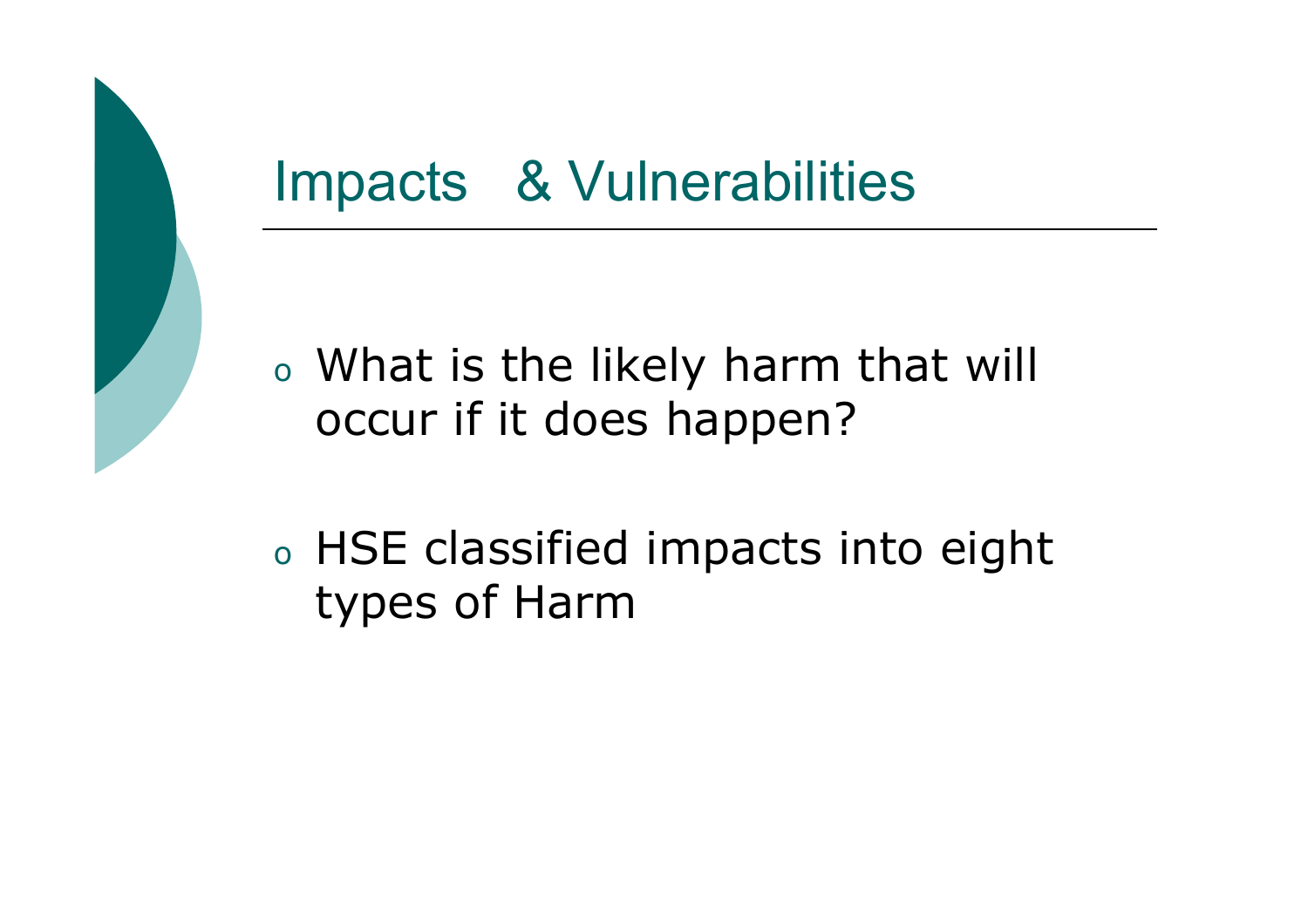# Completing the Risk Assessment FormSection 2 continued Existing Controls

| <b>RISK DESCRIPTION</b> | IMPACTS/VUNERABIL<br><b>ITIES</b> | <b>EXISTING CONTROL</b><br><b>MEASURES</b> | <b>ADDITIONAL</b><br><b>CONTROLS</b><br><b>REQUIRED</b> | <b>PERSON</b><br><b>RESPONSIBLE</b><br><b>FOR ACTION</b> | $\mathbf{D}\mathbf{U}\mathbf{E}$<br><b>DATE</b> |
|-------------------------|-----------------------------------|--------------------------------------------|---------------------------------------------------------|----------------------------------------------------------|-------------------------------------------------|
|                         |                                   |                                            |                                                         |                                                          |                                                 |
|                         |                                   |                                            |                                                         |                                                          |                                                 |
|                         |                                   |                                            |                                                         |                                                          |                                                 |
|                         |                                   |                                            |                                                         |                                                          |                                                 |
|                         |                                   |                                            |                                                         |                                                          |                                                 |
|                         |                                   |                                            |                                                         |                                                          |                                                 |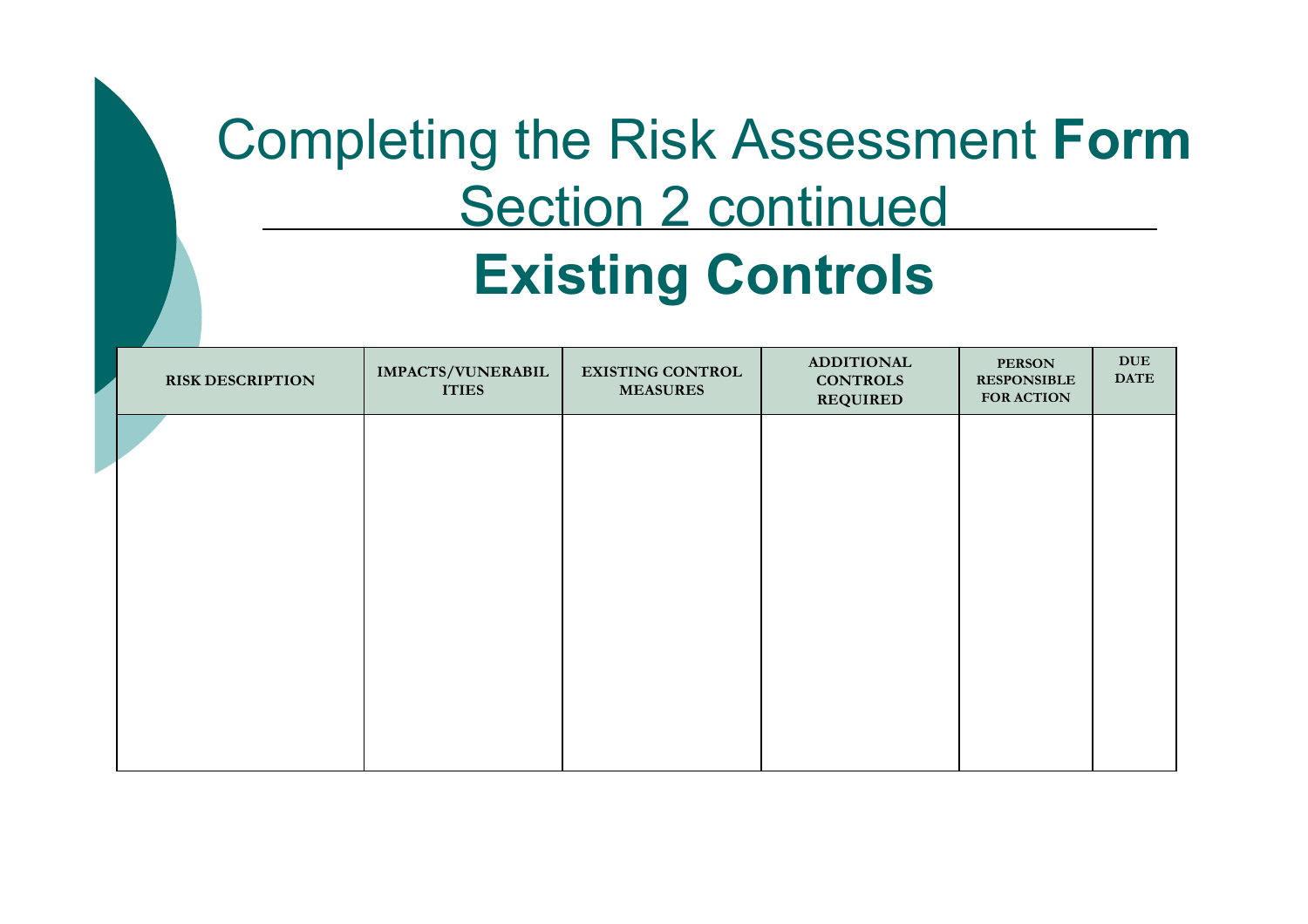

# Existing Controls

Need to consider

- o Adequacy
- o Method of implementation
- $\circ$  Effectiveness
- in minimizing risk to low as is reasonably practicable level → LRPL<br>n a safety.cont
- in a safety context it is often required to make the adverse impacts of a risk as low as is reasonably practicable level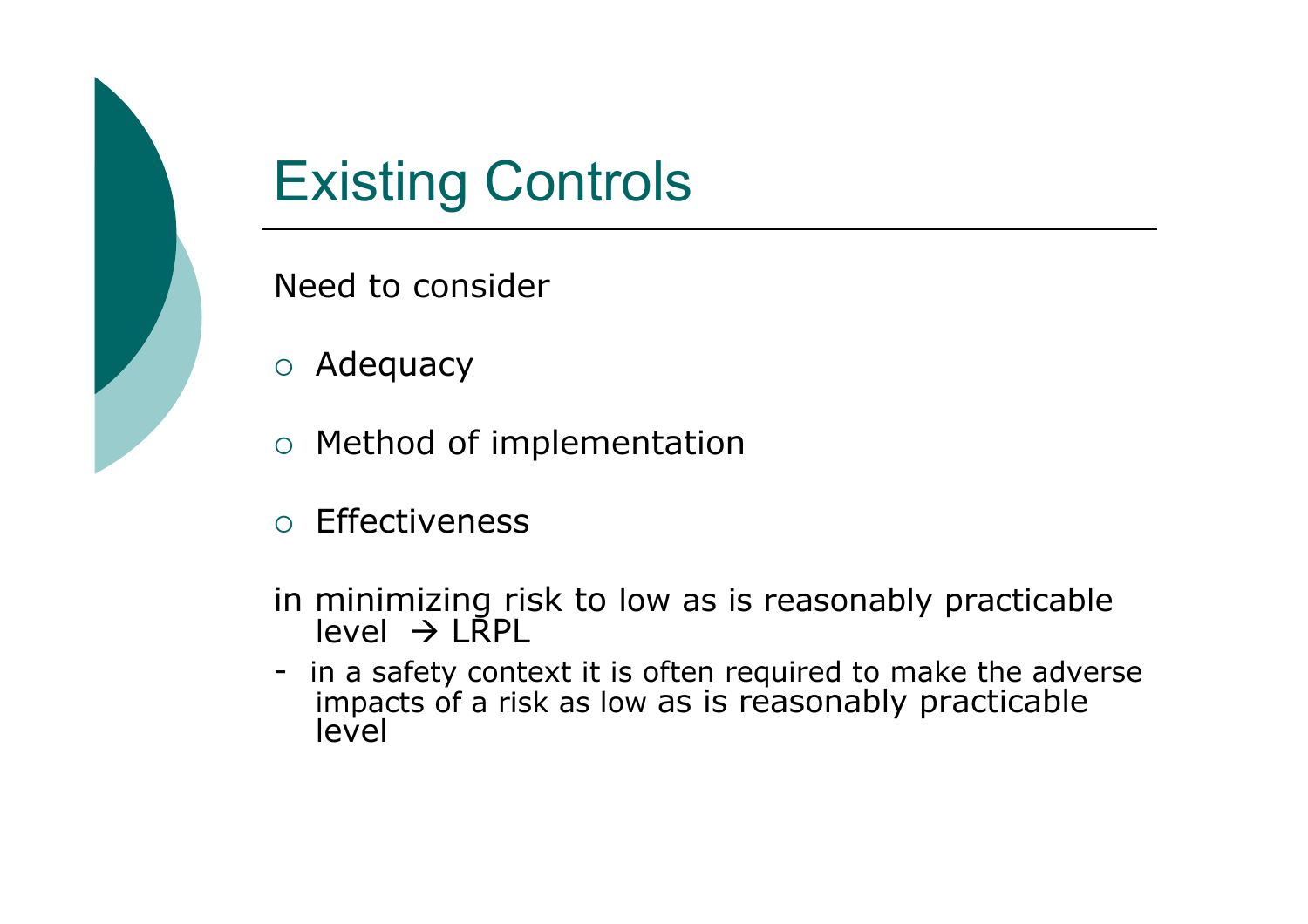### As low as is reasonably practicable (ALARP) Principle

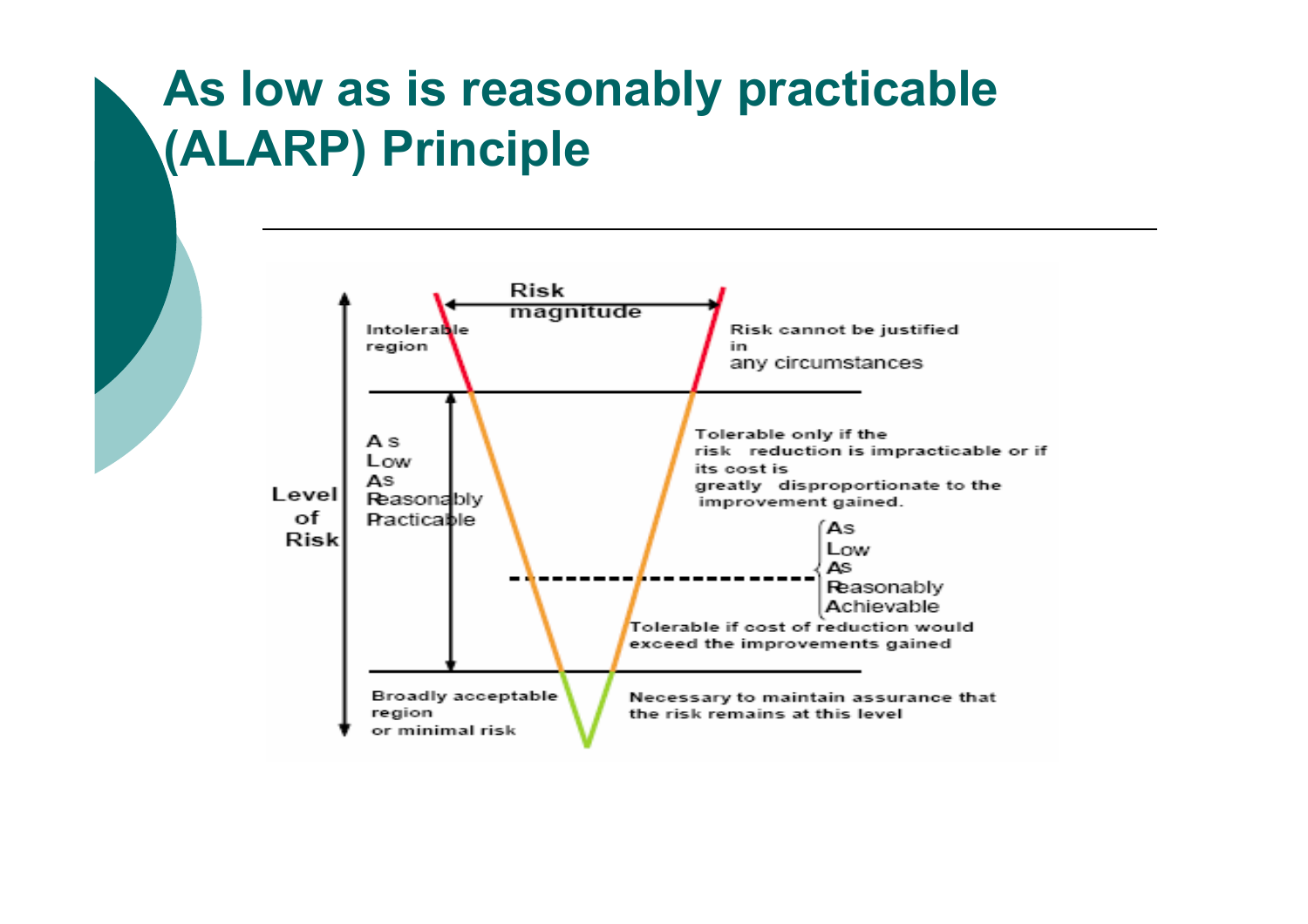# Additional Controls Required

Work through hierarchy of controls higher up the more reliable

- o Elimination
- o Substitution
- o Engineering Controls
- o Administrative Procedure and safe work practices
- o PPE last control measure to be<br>considered considered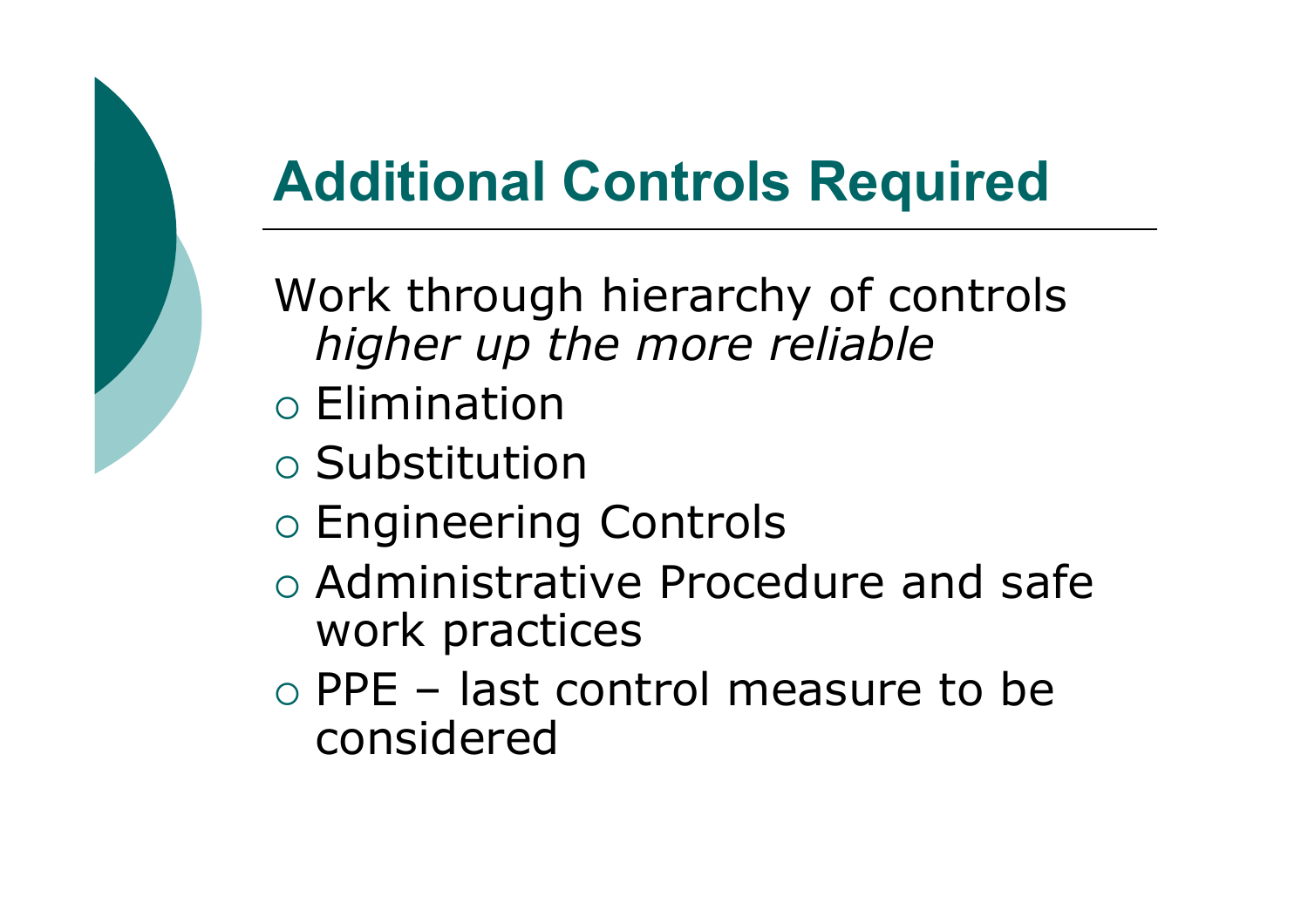### Completing the Risk Assessment FormSection 3 Risk Analysis

| <b>INITIAL RISK</b> |            |        | <b>RESIDUAL RISK</b>       |            |        |                             |  |
|---------------------|------------|--------|----------------------------|------------|--------|-----------------------------|--|
|                     | Likelihood | Impact | <b>Initial Risk Rating</b> | Likelihood | Impact | <b>Residual Risk Rating</b> |  |
|                     |            |        |                            |            |        |                             |  |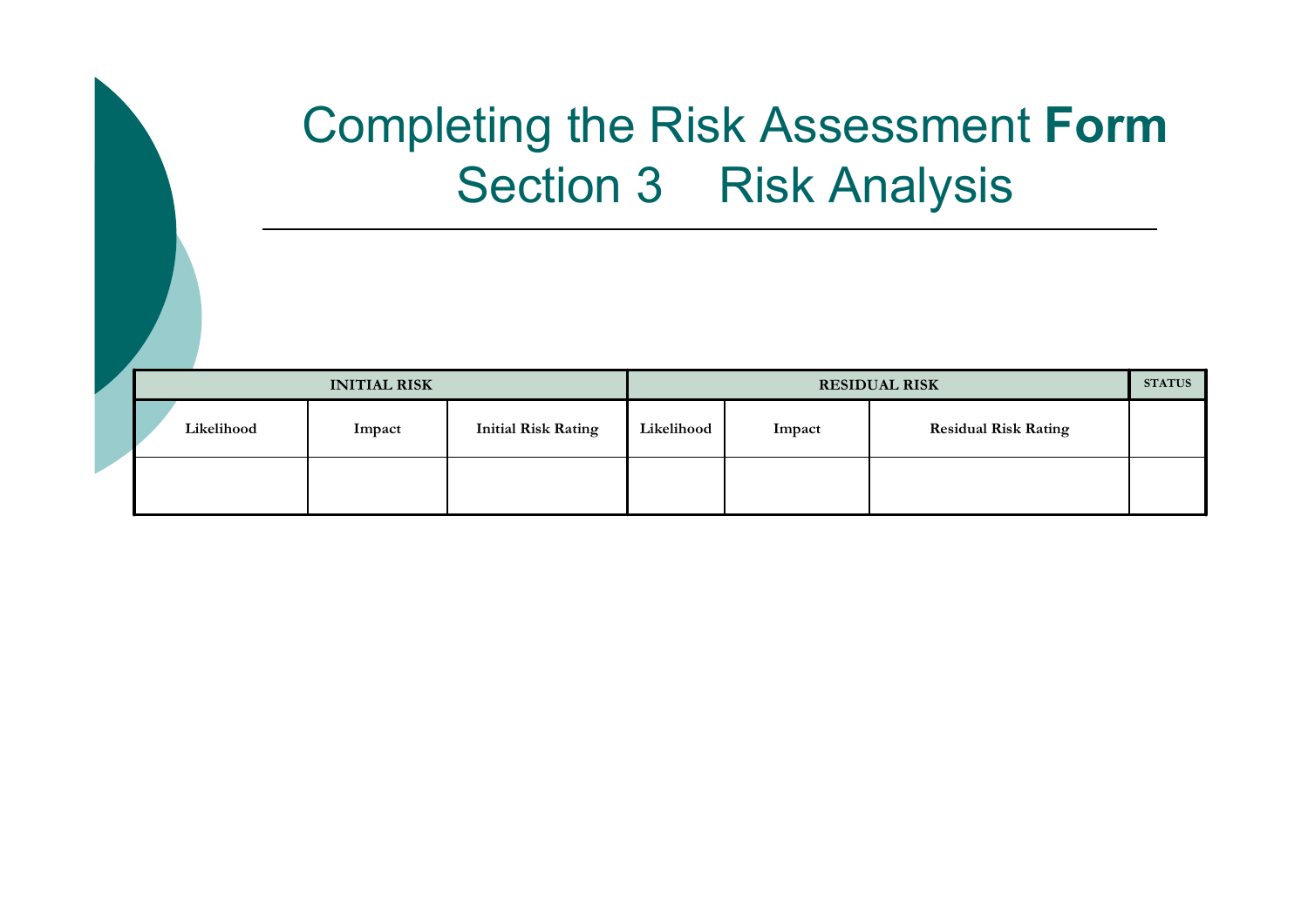# HSE's Risk Assessment Tool

oo To reduce subjective biases as far as possible and **make the** process more objective the HSE's Risk Assessment Tool should be used when analysing risk.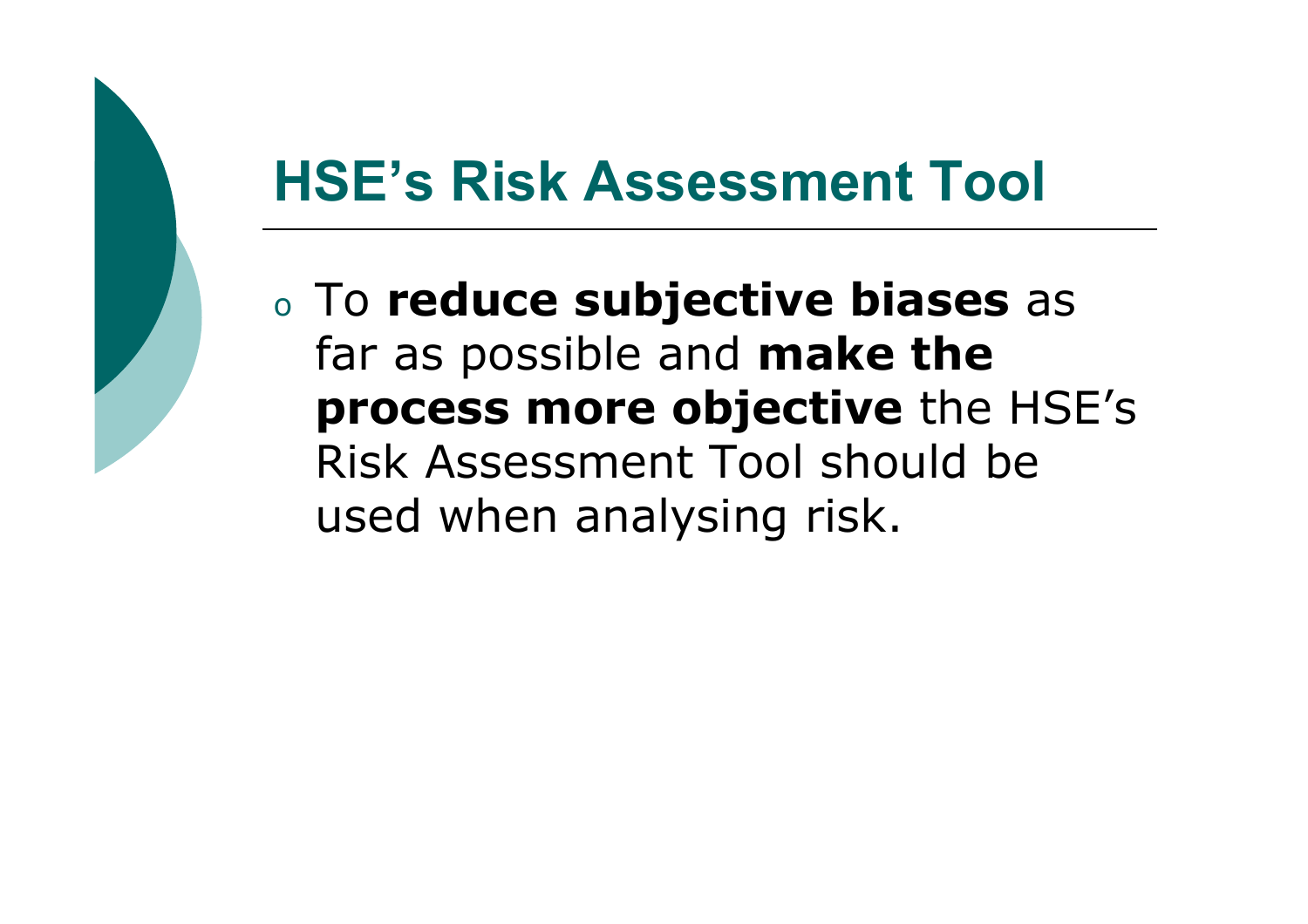# Analysing the risk – Six ?

- o If this risk was to be managed effectively what controls would be required to be in place?
- What are the existing controls ?
- $\circ$  How effective are they?
- $\circ$  Given the controls that are in place how  $\circ$  would vou rate this risk? would you rate this risk?
- Are additional controls required? Y/N
- o Is it 'actual' or 'potential' risk?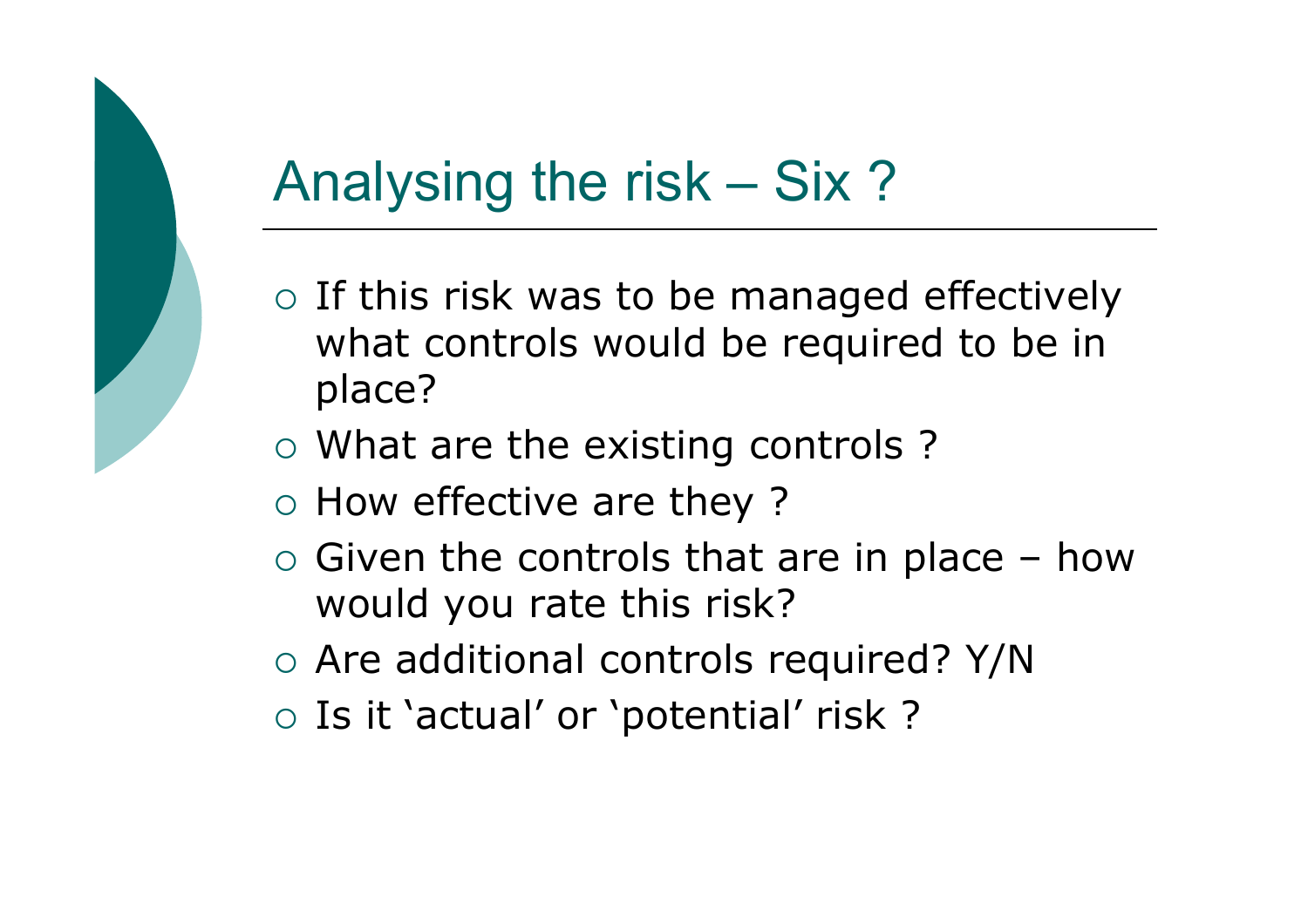### Rating the Risk

o $\circ$  Risk is analysed and rated in terms of  $\rightarrow$  **Likelihood** (how likely is it to<br>hannen?) & happen?) &

 $\rightarrow$  Impact (what is the likely harm that<br>will occur if it does hannen?) will occur if it does happen?)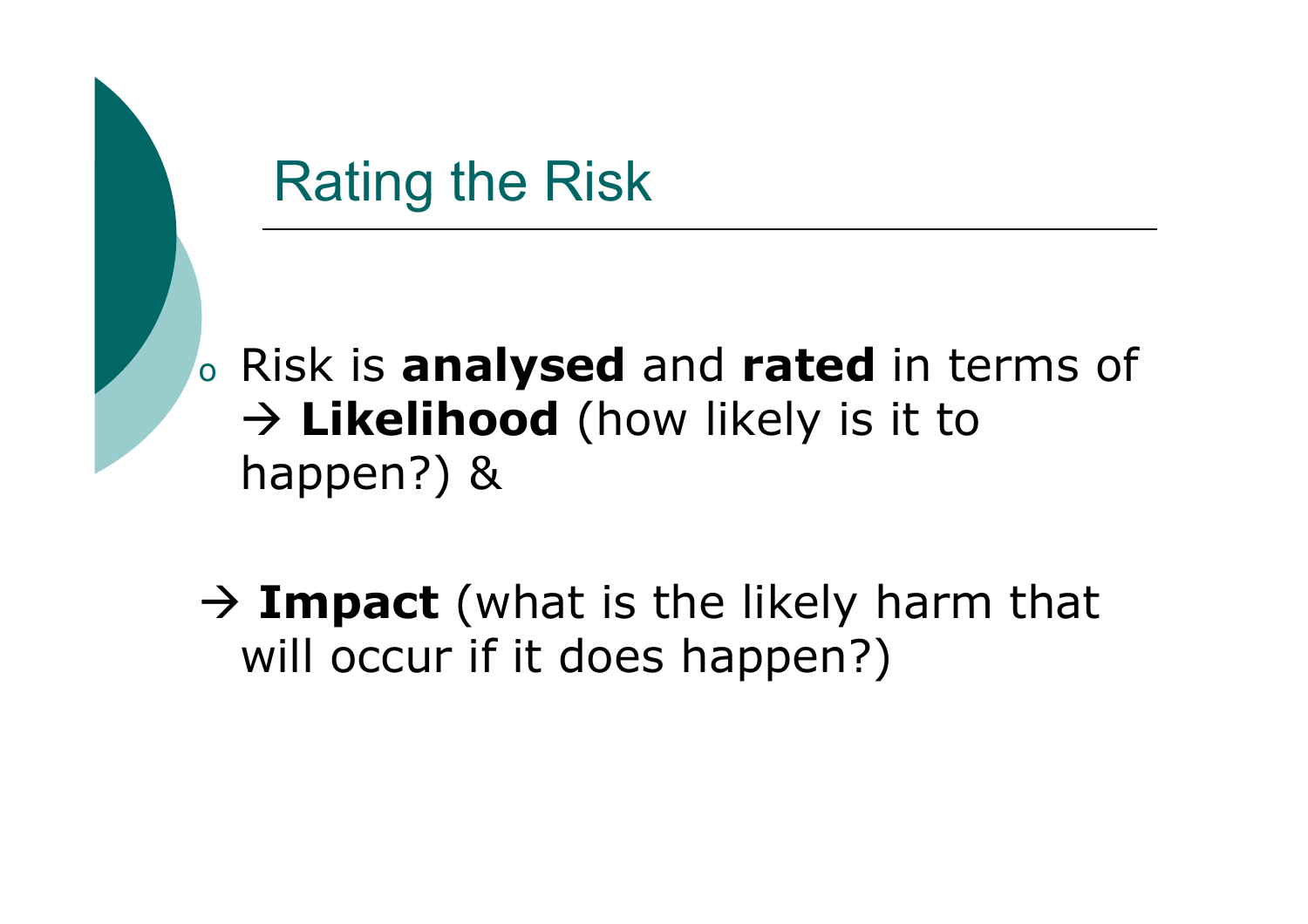### Rating the Impact

| <b>1. IMPACT TABLE</b>                                                                                   | <b>Negligible</b>                                                                                                                            | <b>Minor</b>                                                                                                                                                                                                                                              | <b>Moderate</b>                                                                                                                                                                                                                                     | <b>Major</b>                                                                                                                                                                                                                                                                                                                                                                                                                           | <b>Extreme</b>                                                                                                                                                                                                                                                                                                                                                                                                                                                                                                                                                   |
|----------------------------------------------------------------------------------------------------------|----------------------------------------------------------------------------------------------------------------------------------------------|-----------------------------------------------------------------------------------------------------------------------------------------------------------------------------------------------------------------------------------------------------------|-----------------------------------------------------------------------------------------------------------------------------------------------------------------------------------------------------------------------------------------------------|----------------------------------------------------------------------------------------------------------------------------------------------------------------------------------------------------------------------------------------------------------------------------------------------------------------------------------------------------------------------------------------------------------------------------------------|------------------------------------------------------------------------------------------------------------------------------------------------------------------------------------------------------------------------------------------------------------------------------------------------------------------------------------------------------------------------------------------------------------------------------------------------------------------------------------------------------------------------------------------------------------------|
| Injury                                                                                                   | Adverse event leading to minor<br>injury not requiring first aid.                                                                            | Minor injury or illness, first aid<br>treatment required<br><3 days absence<br>< 3 days extended hospital stay<br><b>Emotional Distress</b>                                                                                                               | Significant injury requiring medical<br>treatment e.g. Fracture and/or<br>counselling.<br>Agency reportable, e.g. HSA,<br>Gardaí (violent and aggressive<br>acts).<br>>3 Days absence<br>3-8 Days extended hospital Stay<br><b>Emotional Trauma</b> | Major injuries/long term incapacity<br>or disability (loss of limb) requiring<br>medical treatment and/or<br>counselling<br>Physical /emotional disability                                                                                                                                                                                                                                                                             | Incident leading to death or<br>major permanent incapacity.<br>Event which impacts on large<br>number of patients or member<br>of the public (Emotional /<br>Physical trauma)                                                                                                                                                                                                                                                                                                                                                                                    |
| <b>Service User Experience</b>                                                                           | Reduced quality of service user<br>experience related to inadequate<br>provision of information                                              | Unsatisfactory service user<br>experience related to less than<br>optimal treatment and/or<br>inadequate information, not being<br>to talked to & treated as an equal;<br>or not being treated with honesty,<br>dignity & respect - readily<br>resolvable | Unsatisfactory service user<br>experience related to less than<br>optimal treatment resulting in short<br>term effects (less than 1 week)                                                                                                           | Unsatisfactory service user<br>experience related to poor<br>treatment resulting in long term<br>effects                                                                                                                                                                                                                                                                                                                               | Totally unsatisfactory service<br>user outcome resulting in long<br>term effects, or extremely poor<br>experience of care provision                                                                                                                                                                                                                                                                                                                                                                                                                              |
| <b>Compliance with Standards</b><br><b>Statutory, Clinical,</b><br><b>Professional &amp; Management)</b> | Minor non compliance with internal<br>standards. Small number of minor<br>issues requiring improvement                                       | Single failure to meet internal<br>standards or follow protocol. Minor<br>recommendations which can be<br>easily addressed by local<br>management                                                                                                         | Repeated failure to meet internal<br>standards or follow protocols.<br>Important recommendations that<br>can be addressed with an<br>appropriate management action<br>plan.                                                                         | Repeated failure to meet external<br>standards.<br>Failure to meet national norms and<br>standards / Regulations (e.g.<br>Mental Health, Child Care Act etc).<br>Critical report or substantial<br>number of significant findings<br>and/or lack of adherence to<br>regulations.                                                                                                                                                       | Gross failure to meet external<br>standards<br>Repeated failure to meet<br>national norms and standards /<br>regulations.<br>Severely critical report with<br>possible major reputational or<br>financial implications.                                                                                                                                                                                                                                                                                                                                          |
| <b>Objectives/Projects</b>                                                                               | Barely noticeable reduction in<br>scope, quality or schedule.                                                                                | Minor reduction in scope, quality or<br>schedule.                                                                                                                                                                                                         | Reduction in scope or quality of<br>project; project objectives or<br>schedule.                                                                                                                                                                     | Significant project over - run.                                                                                                                                                                                                                                                                                                                                                                                                        | Inability to meet project<br>objectives.<br>Reputation of the organisation<br>seriously damaged.                                                                                                                                                                                                                                                                                                                                                                                                                                                                 |
| <b>Business Continuity</b>                                                                               | Interruption in a service which<br>does not impact on the delivery of<br>service user care or the ability to<br>continue to provide service. | Short term disruption to service<br>with minor impact on service user<br>care.                                                                                                                                                                            | Some disruption in service with<br>unacceptable impact on service<br>user care.<br>Temporary loss of<br>ability to provide service                                                                                                                  | Sustained loss of service which<br>has serious impact on delivery of<br>service user care or service<br>resulting in major contingency<br>plans being involved                                                                                                                                                                                                                                                                         | Permanent loss of core service<br>or facility.<br>Disruption to facility leading to<br>significant 'knock on' effect                                                                                                                                                                                                                                                                                                                                                                                                                                             |
| <b>Adverse publicity/ Reputation</b>                                                                     | Rumours, no media coverage. No<br>public concerns voiced.<br>Little effect on staff morale. No<br>review/investigation necessary.            | Local media coverage - short<br>term.<br>Some public concern.<br>Minor effect on staff morale / public<br>attitudes. Internal review<br>necessary.                                                                                                        | Local media - adverse publicity.<br>Significant effect on staff morale &<br>public perception of the<br>organisation. Public calls (at local<br>level) for specific remedial actions.<br>Comprehensive<br>review/investigation necessary.           | National media/ adverse publicity,<br>less than 3 days. News stories &<br>features in national papers. Local<br>media - long term adverse<br>publicity.<br>Public confidence in the<br>organisation undermined. HSE use<br>of resources questioned. Minister<br>may make comment. Possible<br>questions in Daíl. Public calls (at<br>national level) for specific remedial<br>actions to be taken possible HSE<br>review/investigation | National/International media/<br>adverse publicity, > than 3 days.<br>Editorial follows days of news<br>stories & features in National<br>papers.<br>Public confidence in the<br>organisation undermined.<br>HSE use of resources<br>questioned. CEO's performance<br>questioned. Calls for individual<br>HSE officials to be sanctioned.<br>Taoiseach/Minister forced to<br>comment or intervene.<br>Questions in the Daíl. Public<br>calls (at national level) for<br>specific remedial actions to be<br>taken. Court action. Public<br>(independent) Inquiry. |
| <b>Financial Loss (per local Contact)</b>                                                                | $<\in$ 1k                                                                                                                                    | $€1k - €10k$                                                                                                                                                                                                                                              | $€10 - €100k$                                                                                                                                                                                                                                       | €100k – €1m                                                                                                                                                                                                                                                                                                                                                                                                                            | $\equiv$ 1m                                                                                                                                                                                                                                                                                                                                                                                                                                                                                                                                                      |
| <b>Environment</b>                                                                                       | <b>Nuisance Release</b>                                                                                                                      | On site release contained by<br>organisation.                                                                                                                                                                                                             | On site release contained by<br>organisation.                                                                                                                                                                                                       | Release affecting minimal off-site<br>area requiring external assistance<br>(fire brigade, radiation, protection<br>service etc.)                                                                                                                                                                                                                                                                                                      | Toxic release affecting off-site<br>with detrimental effect requiring<br>outside assistance.                                                                                                                                                                                                                                                                                                                                                                                                                                                                     |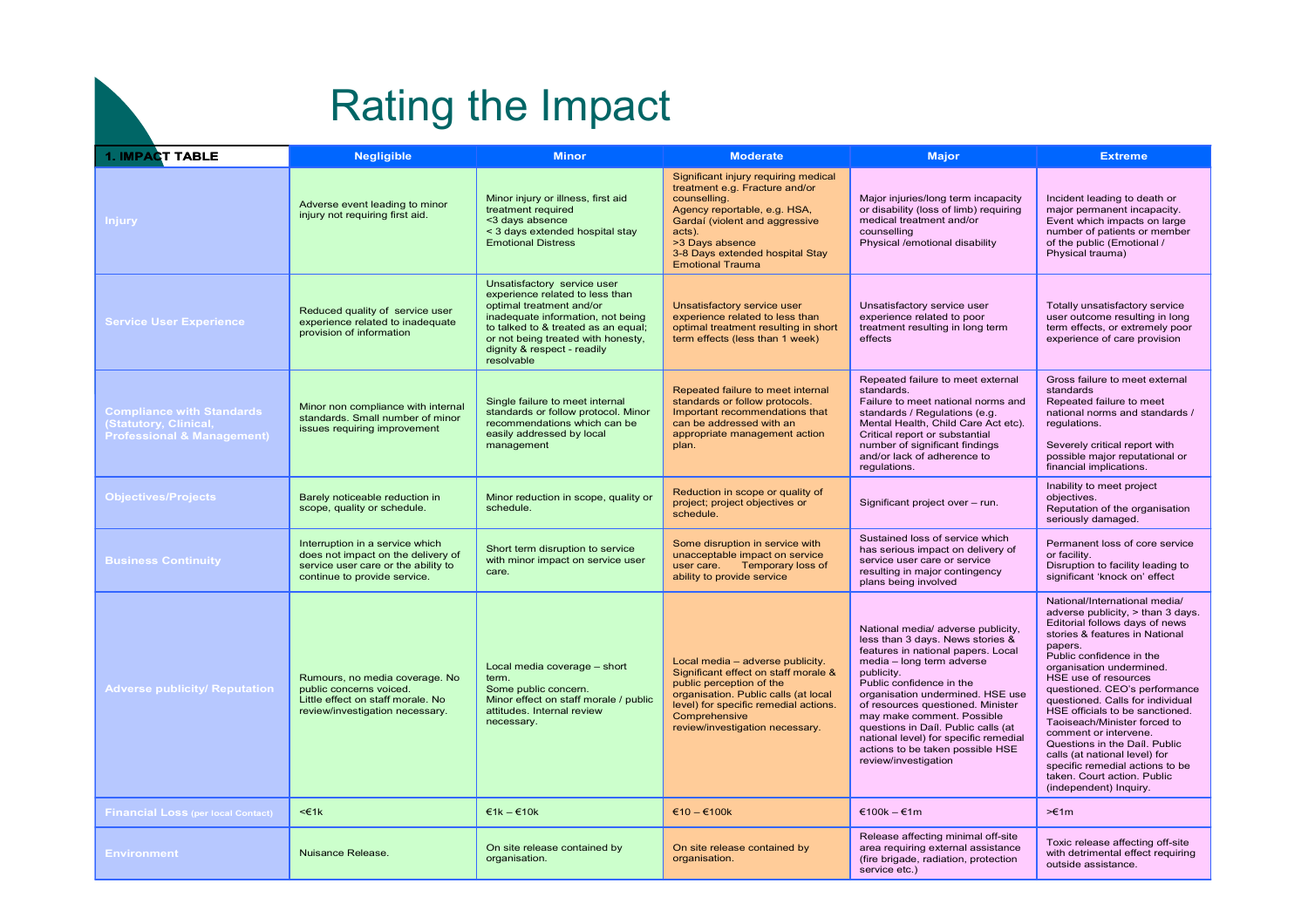# Likelihood Scoring

#### TABLE 1: LIKELIHOOD SCORING

| Rare/Remote (1)                      |             | Unlikely (2)                  |                         | Possible (3)                 |                         | Likely (4)       |             | <b>Almost Certain (5)</b>        |             |
|--------------------------------------|-------------|-------------------------------|-------------------------|------------------------------|-------------------------|------------------|-------------|----------------------------------|-------------|
| Actual<br>Frequency                  | Probability | Actual<br>Frequency           | (Probability frequency) | Actual                       | (Probability Frequency) | Actual           | Probability | Actual<br>Frequency <sup>'</sup> | Probability |
| <b>Occurs</b><br>every 5<br>years or | 1%          | Occurs.<br>every 2-5<br>years | 10%                     | Occurs<br>every 1-2<br>years | 50%                     | <b>Bimonthly</b> | 75%         | At least<br>monthly              | 99%         |
| more                                 |             |                               |                         |                              |                         |                  |             |                                  |             |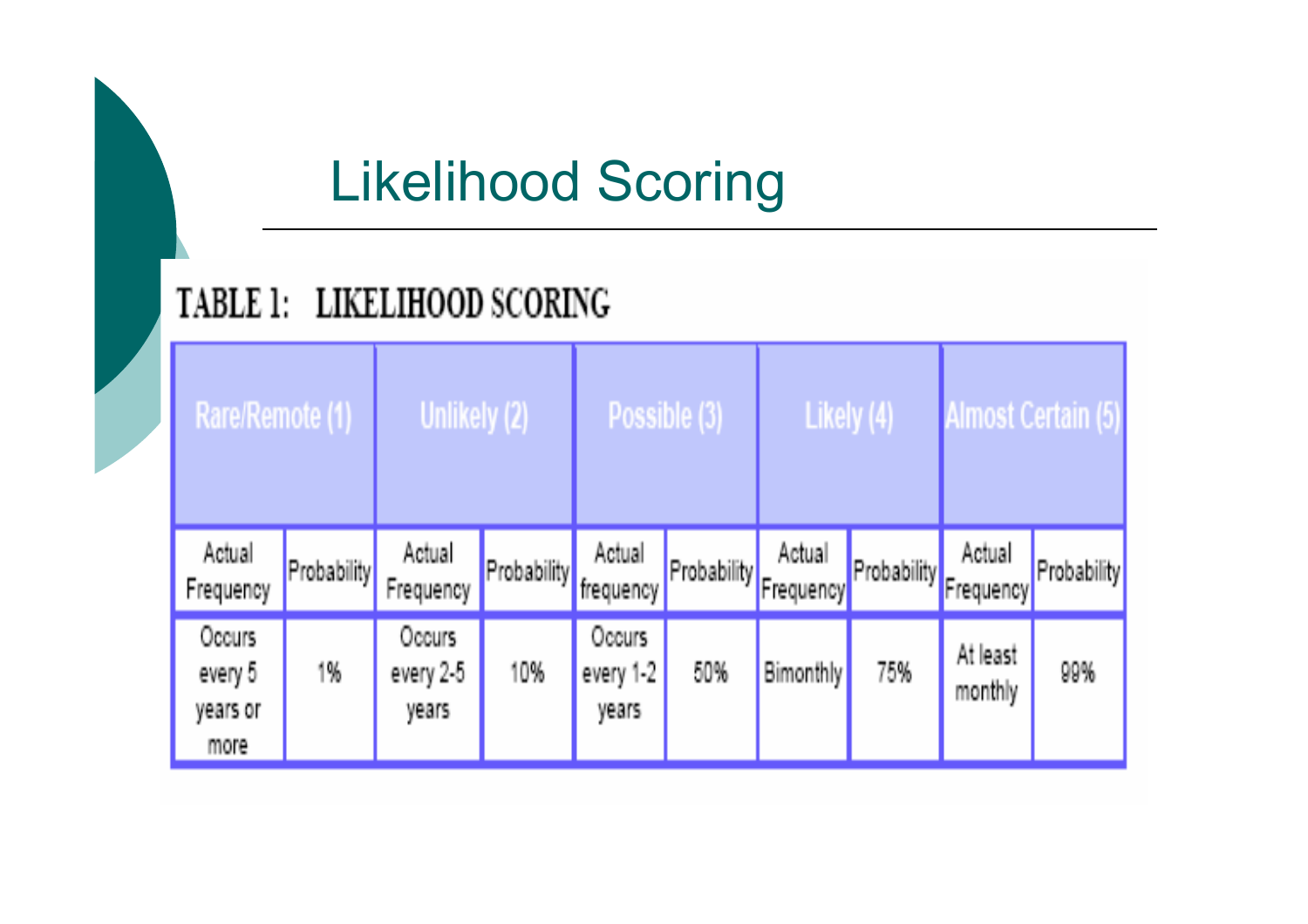### HSE Risk Matrix

| <b>3. RISK MATRIX</b> |    | Negligible (1) Minor (2) Moderate (3) Major (4) Extreme (5) |    |    |
|-----------------------|----|-------------------------------------------------------------|----|----|
| Almost Certain (5)    | 10 | 15                                                          | 20 | 25 |
| Likely (4)            |    |                                                             | 16 | 20 |
| Possible (3)          |    |                                                             | 12 | I5 |
| Unlikely (2)          |    |                                                             | 8  | IŪ |
| Rare/Remote (1)       |    |                                                             |    |    |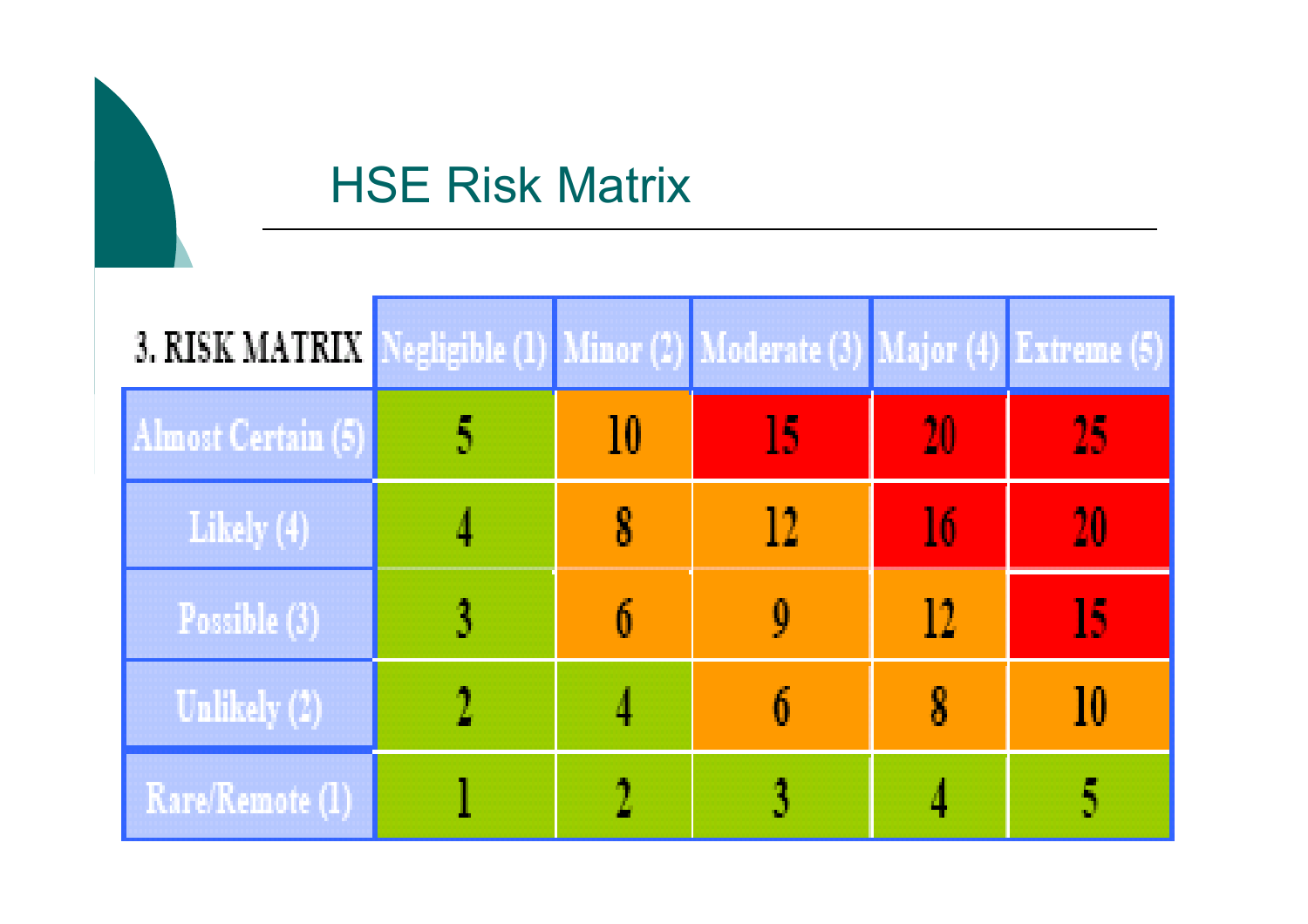### Evaluating Risk in Decontamination of RIMD

- o Easy to identify what is definitely 'unsafe' or definitely 'safe'
- o In between there is significant gray area which is dependent on the organism, the type of instrument and the immune statue of the patient/ service user
- e.g. patient & tissue TSE/CJD risk category; dried out organic debris; final rinse water quality; site endoscope procedure; universal versus choose framework approach to decontamination standards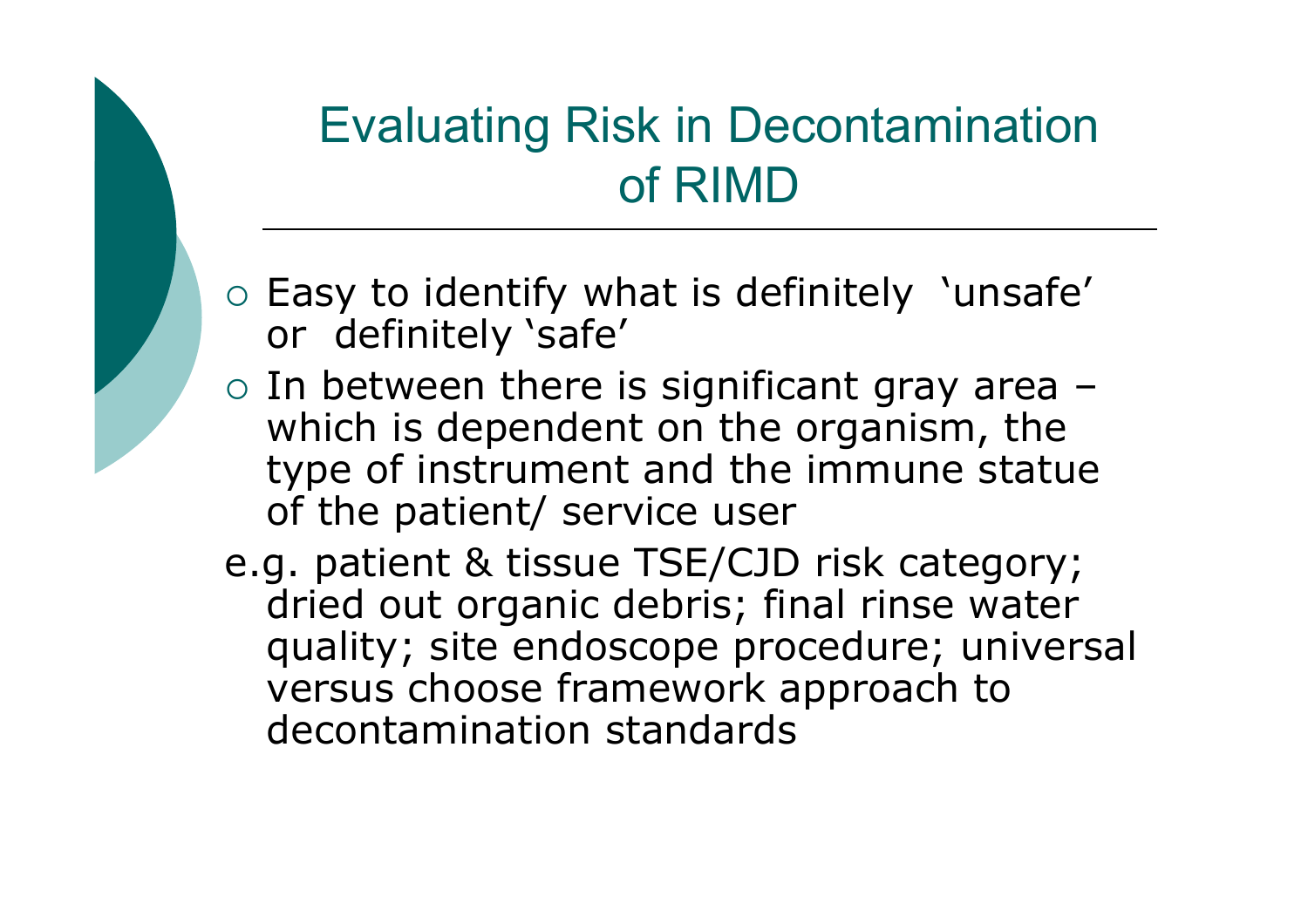

# Evaluate the Risk

Depending on the risk rating and the adequacy of the current controls in place an evaluation must be made on whether to

- $\triangleright$  accept the risk,
- $\triangleright$  treat the risk by:
	- $\circ$  i) Avoiding the risk,<br> $\circ$  ii) Transferring the
	- $\circ$  ii) Transferring the risk or
	- $\circ$  iii) Controlling the risk.
- ALARP Principle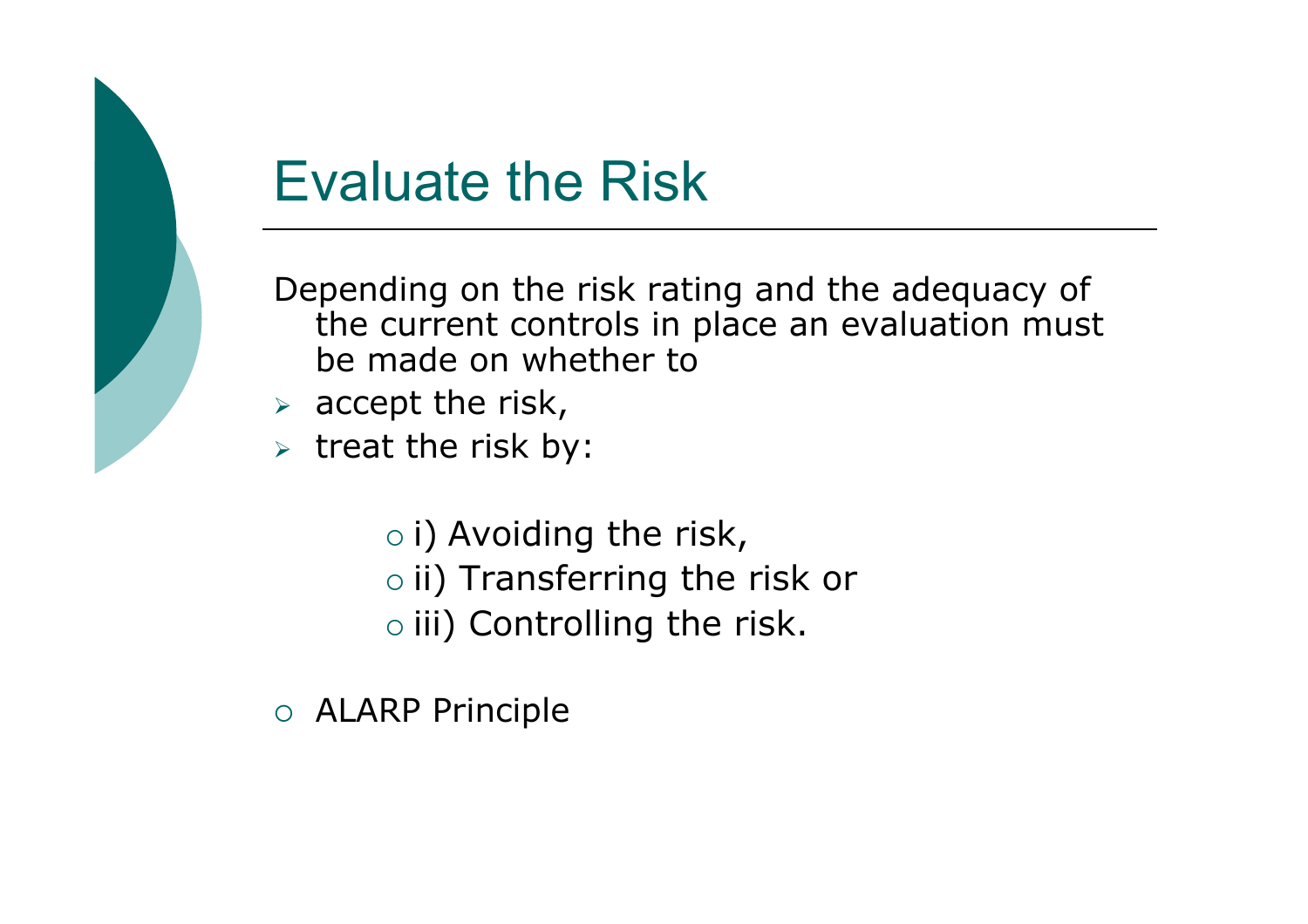### Completing Risk Assessment FormSection 3 Risk Analysis & Evaluation

# **o** Existing control measurers Additional control measures required

|            |        | <b>RESIDUAL RISK</b>       |            |        |                             |  |
|------------|--------|----------------------------|------------|--------|-----------------------------|--|
| Likelihood | Impact | <b>Initial Risk Rating</b> | Likelihood | Impact | <b>Residual Risk Rating</b> |  |
|            |        |                            |            |        |                             |  |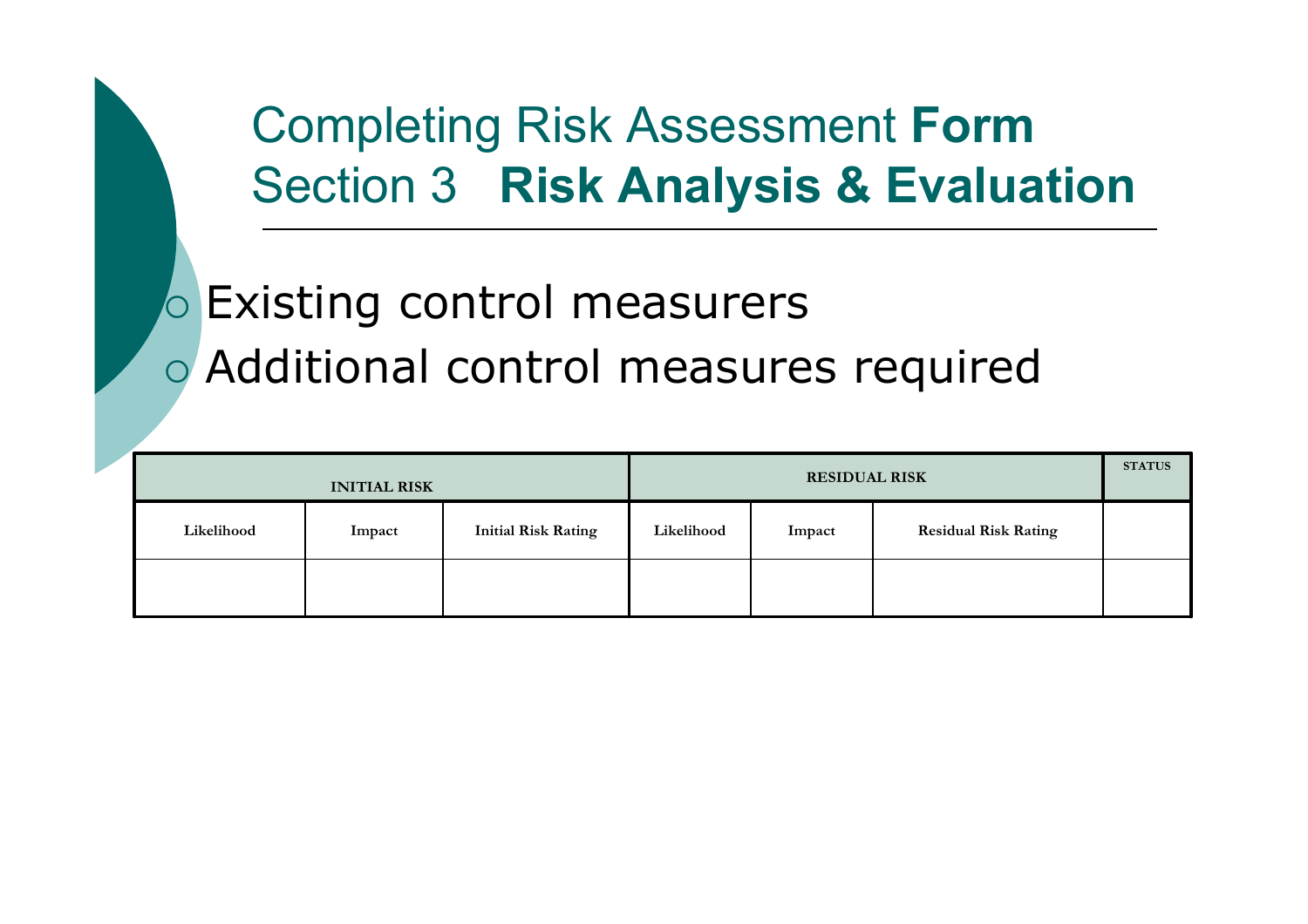# Break Out Group Session

o Risk Assessment Exercise o Feedback 30 minutes Followed by Discussion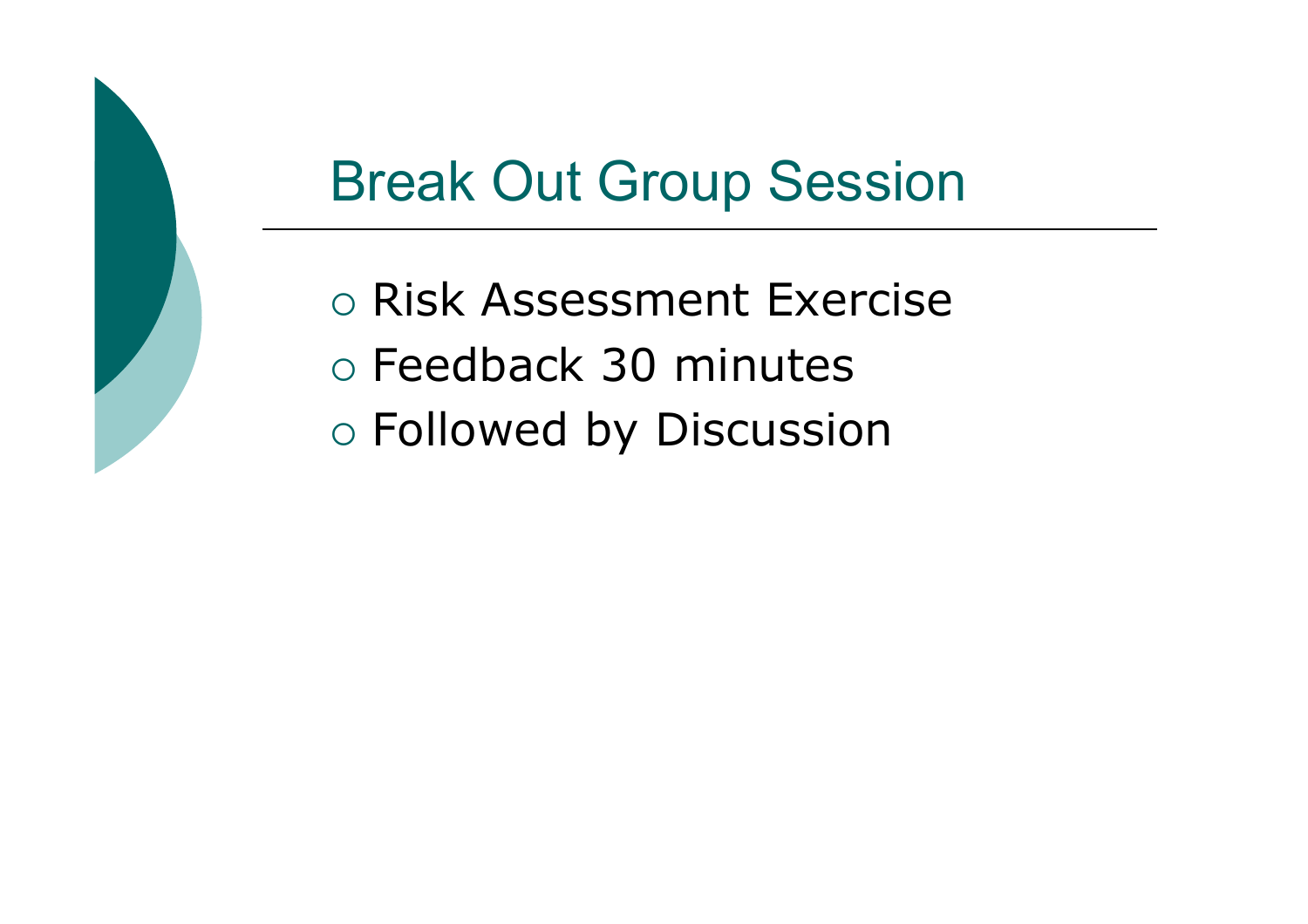### Treat Risks / Improvement Action Plan

#### Aim of the Plan:

- $\bigcap$  Reduce the Level of Risk or Eliminate Risk if possible
- . Specific cost effective actions 1.
- 2.Resource Requirements
- 3.Person Responsible
- 4.Time Frame
- 5.Performance measures
- 6.Reporting & monitoring Requirements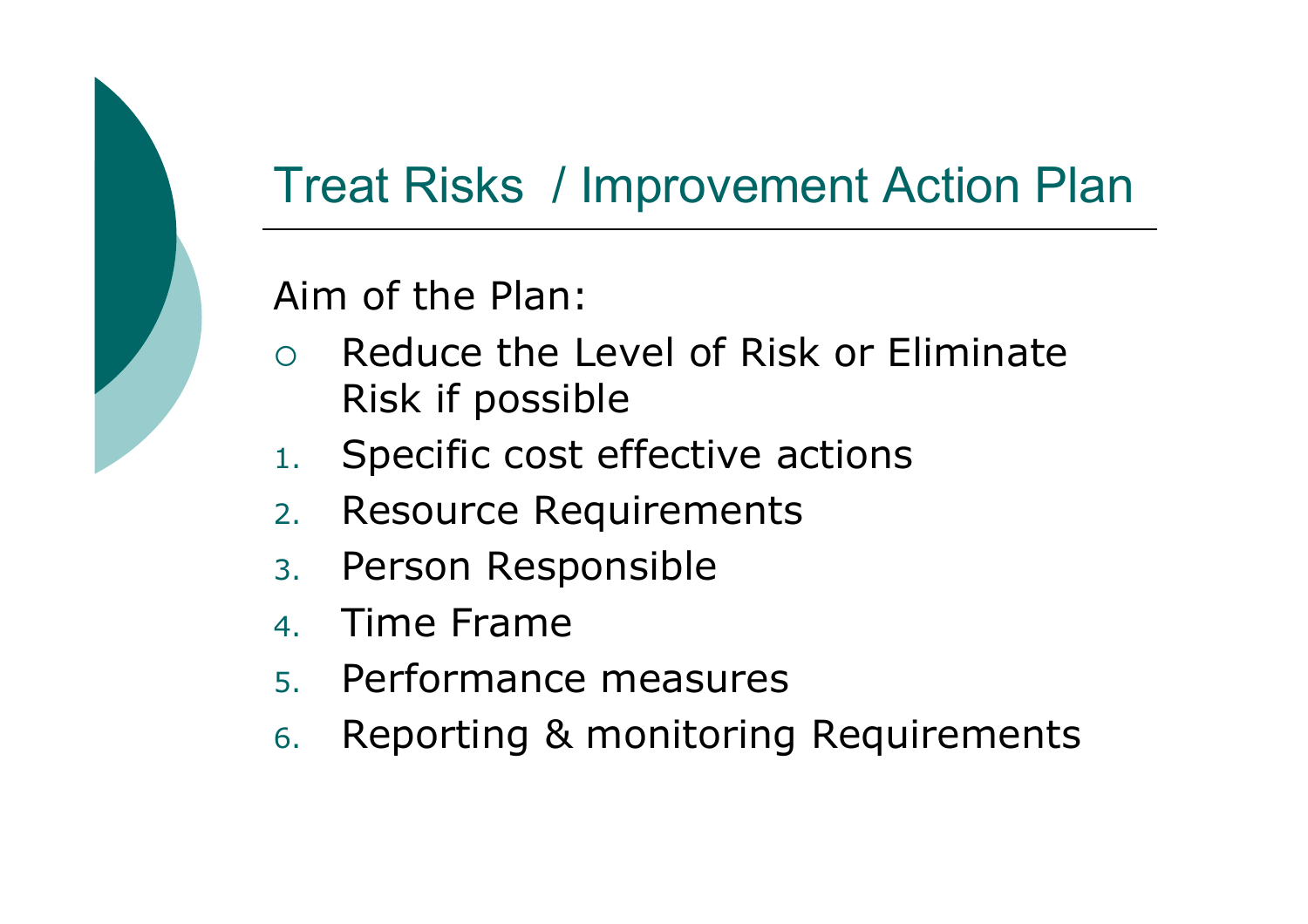# PDSA Tool

- o it is vital that risks identified are addressed.
- $\overline{O}$ a simple yet powerful the Plan-Do-Study-Act (PDSA) cycle tool for accelerating improvement.

#### $\circ$  The model has two parts:

- Three fundamental questions, which can be addressed in any order
- The PDSA cycle

is used to test and implement changes in real work settings

 $\bullet$  guides the test of a change to determine if the change is an improvement.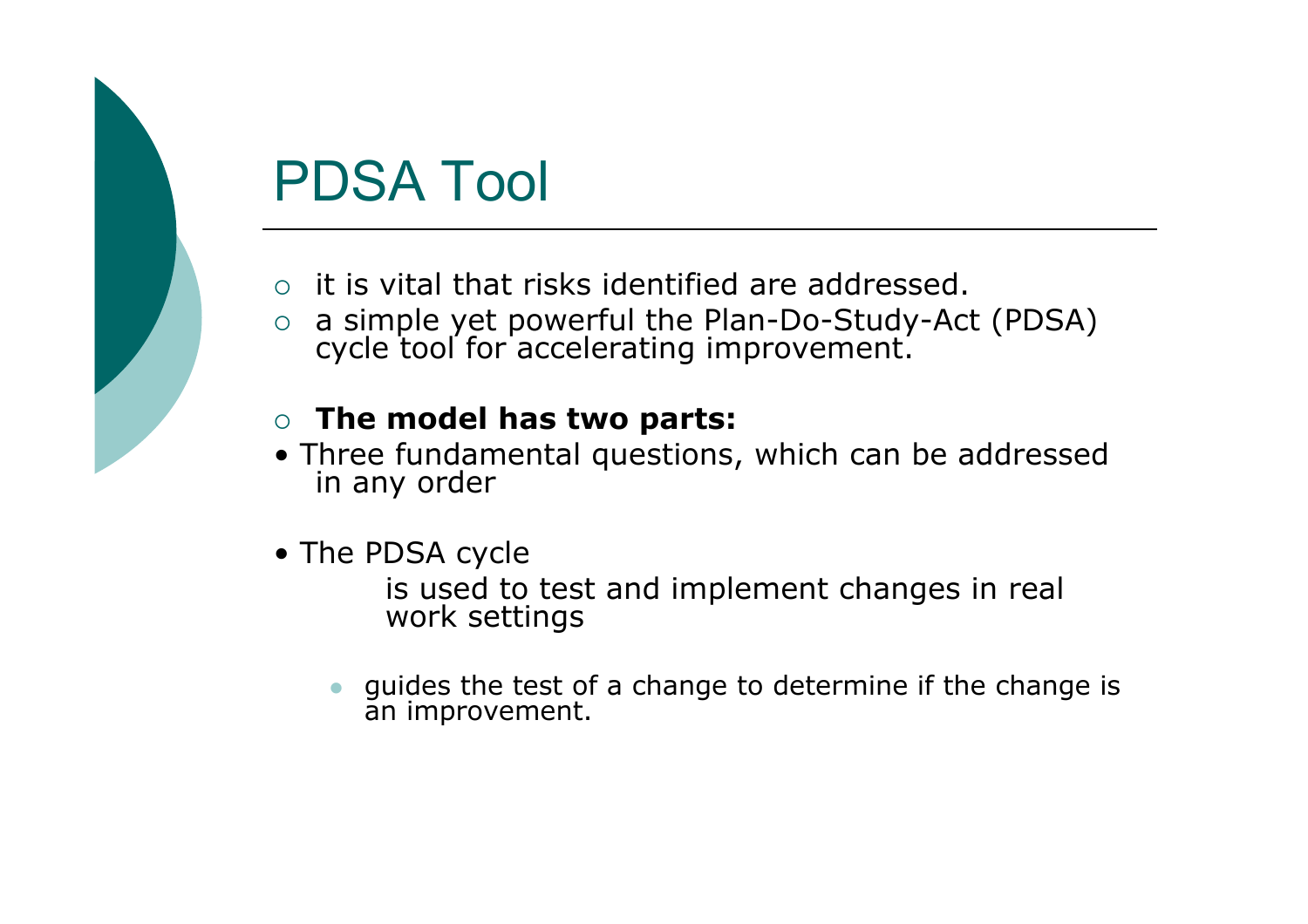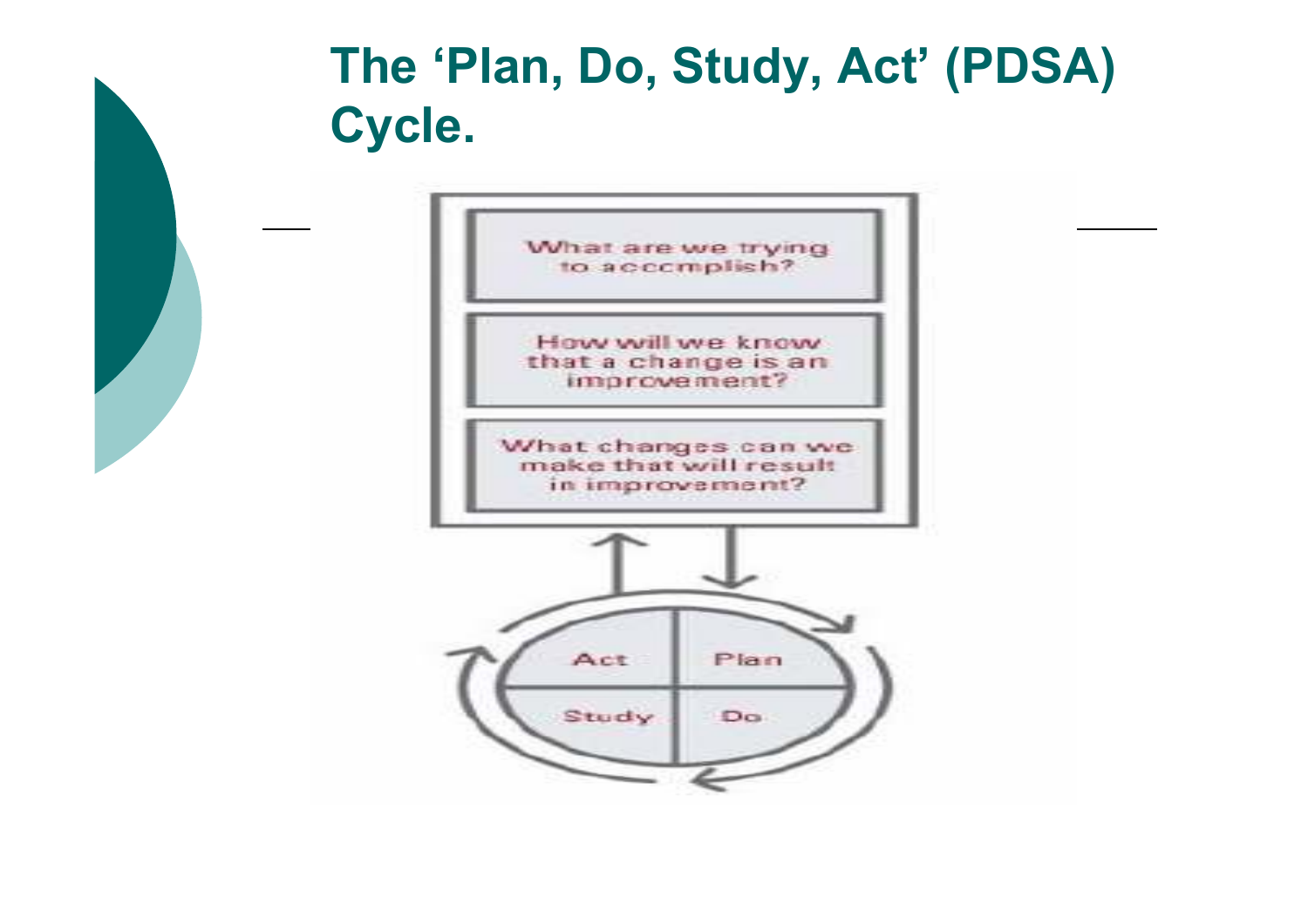# Monitor & Review Risks

- o Monitor & Review effectiveness of all steps of the risk management process
- Document & use Process Records of all stages, steps taken & decisions made
- Evidence of continual improvement & learning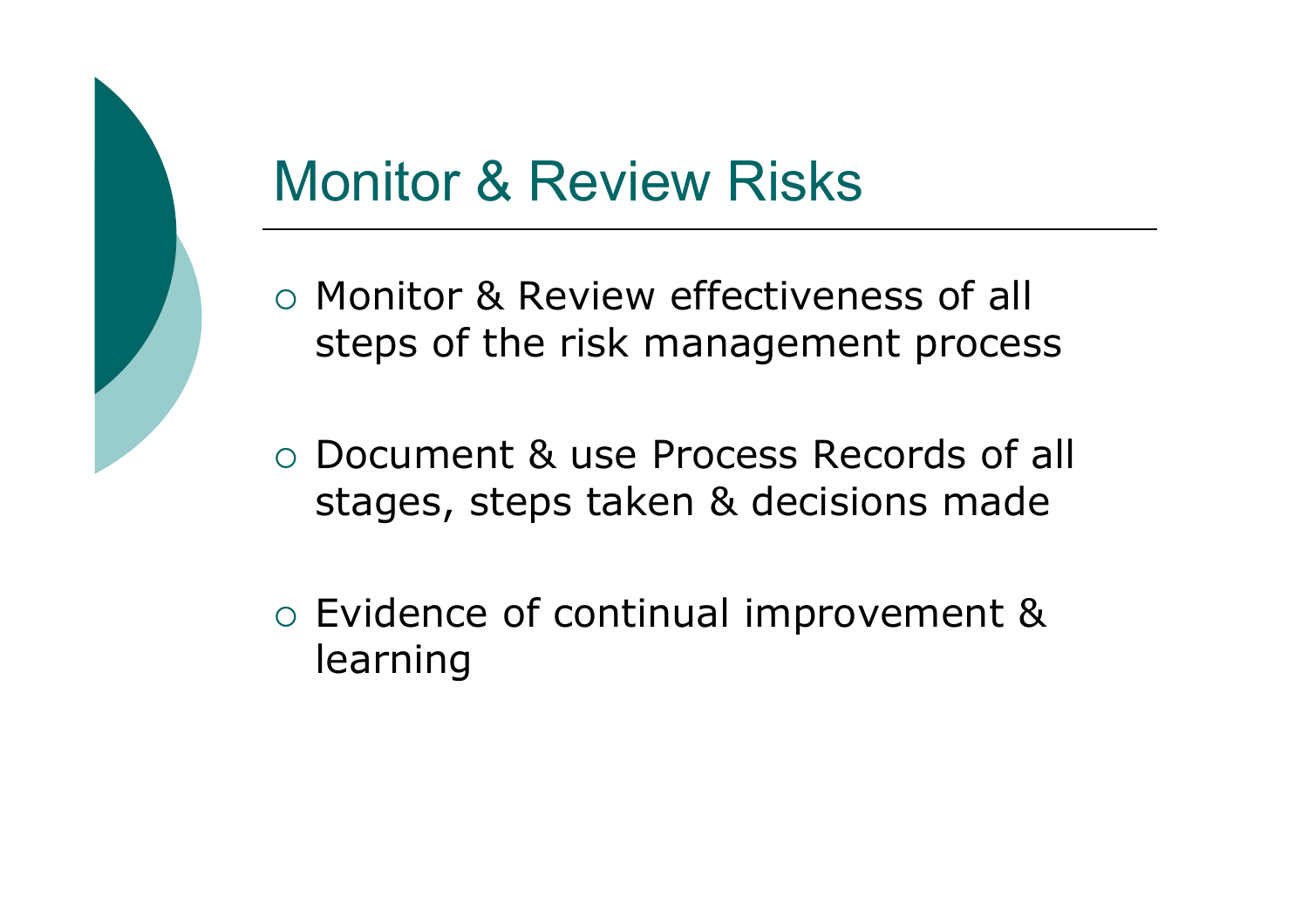#### Monitor & Review

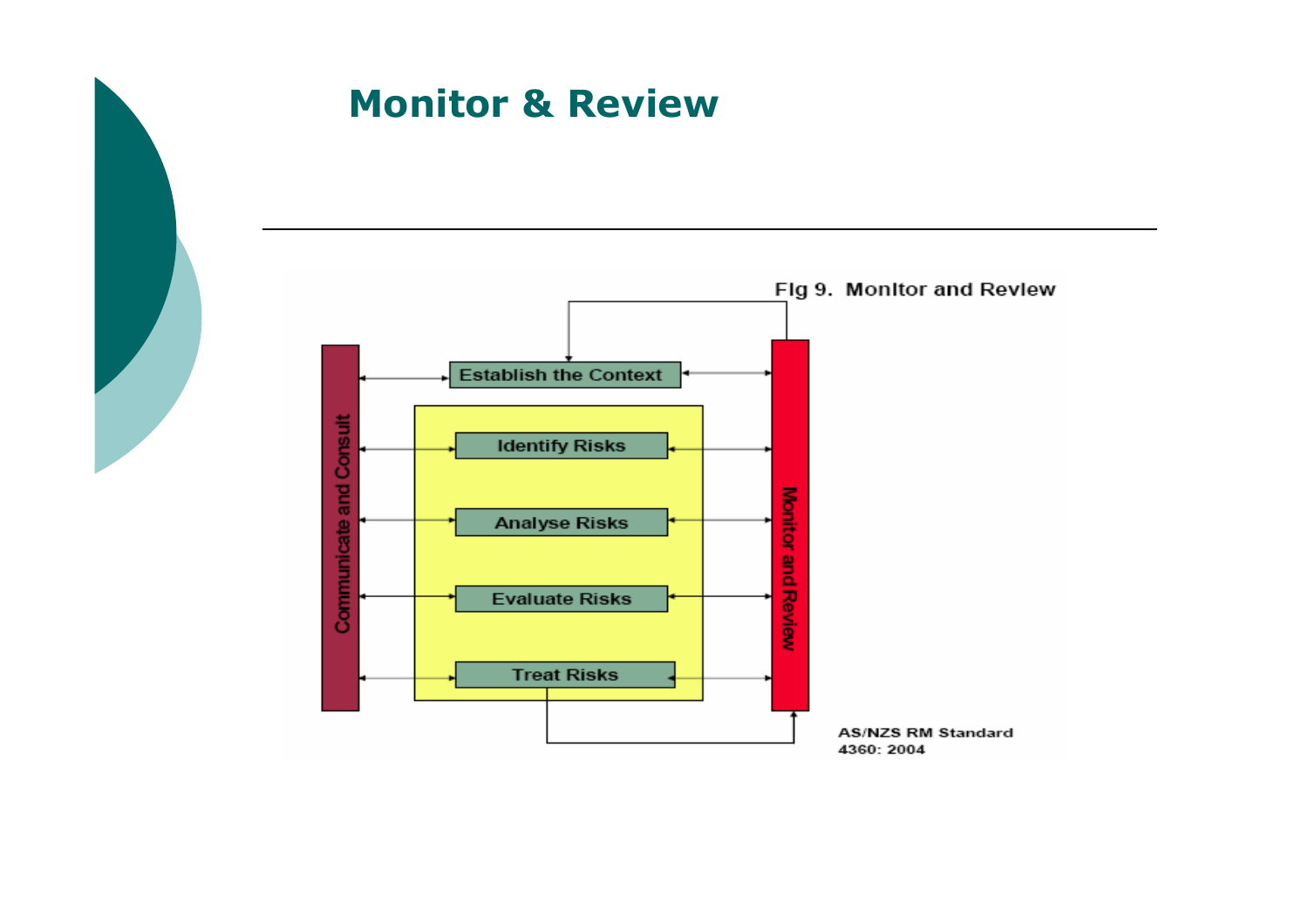|                                | Fridhmeannacht na Sciobhlae Stàinte<br><b>Health Service Executive</b><br><b>Additional Controls (Actions) Update Form</b><br>* Attach this form to original Risk Assessment Form<br><b>Action Owner:</b><br><b>Unique Risk ID No:</b><br>Date of Update: |  |                                                                |                                                                      |  |  |  |
|--------------------------------|-----------------------------------------------------------------------------------------------------------------------------------------------------------------------------------------------------------------------------------------------------------|--|----------------------------------------------------------------|----------------------------------------------------------------------|--|--|--|
| <b>ACTION</b><br><b>NUMBER</b> | <b>ADDITIONAL CONTROL (ACTION)</b><br><b>SUMMARY UPDATE</b>                                                                                                                                                                                               |  | <b>PERSON RESPONSIBLE</b><br><b>FOR ACTION (if</b><br>changed) | <b>Action STATUS</b><br>{Behind Schedule<br>On Schedule<br>Complete} |  |  |  |
|                                |                                                                                                                                                                                                                                                           |  |                                                                |                                                                      |  |  |  |
|                                |                                                                                                                                                                                                                                                           |  |                                                                |                                                                      |  |  |  |
|                                |                                                                                                                                                                                                                                                           |  |                                                                |                                                                      |  |  |  |
|                                |                                                                                                                                                                                                                                                           |  |                                                                |                                                                      |  |  |  |
|                                |                                                                                                                                                                                                                                                           |  |                                                                |                                                                      |  |  |  |

NEW REVIEW DATE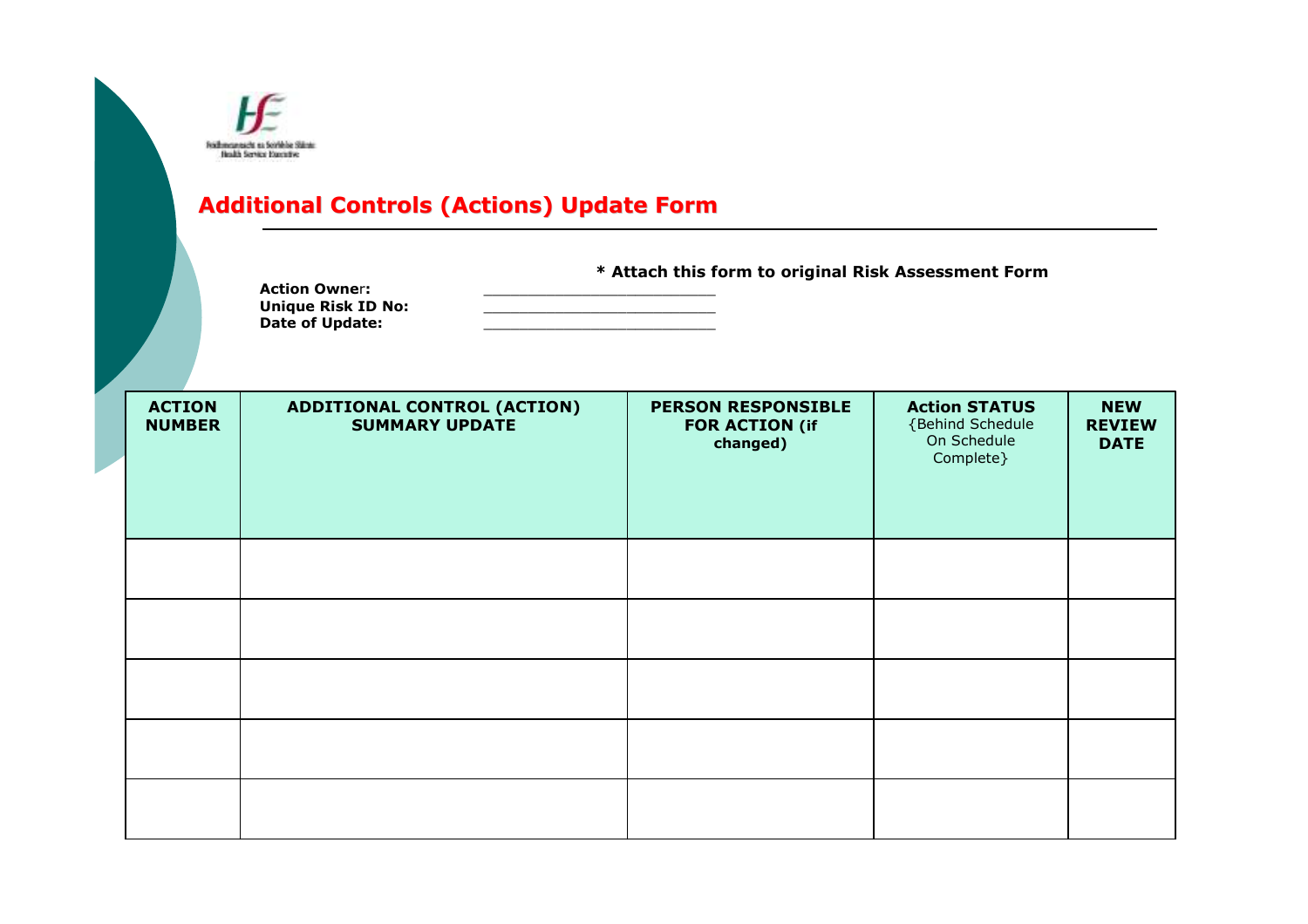

#### EXAMPLE

#### Additional Controls (Actions) Update Form

\* original Risk Assessment Form attachedAction Owner: Dr ---- Chair Endoscopy Users Group / Director Internal Medicine<br>Unique Risk ID No: INM -4

| <b>ACTION</b><br><b>NUMBER</b>                                                                                                                                                                                                             | <b>ADDITIONAL CONTROL (ACTION)</b><br><b>SUMMARY UPDATE</b> | <b>PERSON RESPONSIBLE</b><br><b>FOR ACTION (if</b><br>changed) | <b>Action STATUS</b><br>{Behind Schedule<br>On Schedule<br>Complete } | <b>NEW</b><br><b>REVIEW</b><br><b>DATE</b> |
|--------------------------------------------------------------------------------------------------------------------------------------------------------------------------------------------------------------------------------------------|-------------------------------------------------------------|----------------------------------------------------------------|-----------------------------------------------------------------------|--------------------------------------------|
| 1.<br>In progress due completion<br>December 2012. The planning<br>process for the development of<br>the a new Endoscopy<br>Reprocessing Unit (ERU)<br>commenced in May 2011. The<br>capital funding for the project<br>has been approved. |                                                             | CEO & ERU<br><b>Steering Group</b>                             | On schedule                                                           | Jan<br>2013                                |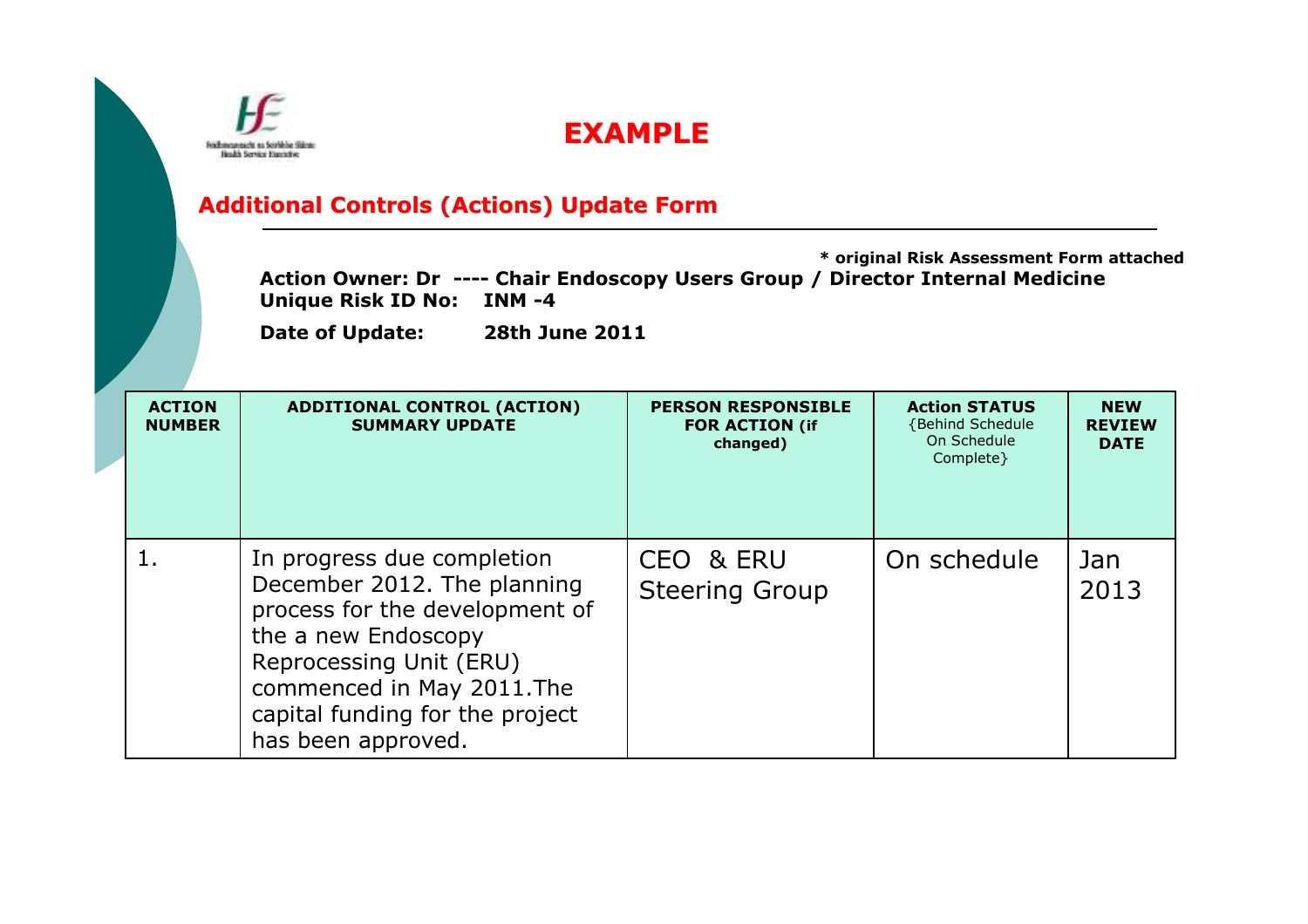# Management Procedures

- o Departmental Level
- o Service Delivery / Directorate Level
- o Risk Management Dept→ Risk<br>Register Register
- o Organization Senior Management
- o Regional Level
- o Corporate Level Quality & Safety<br>& Risk & Risk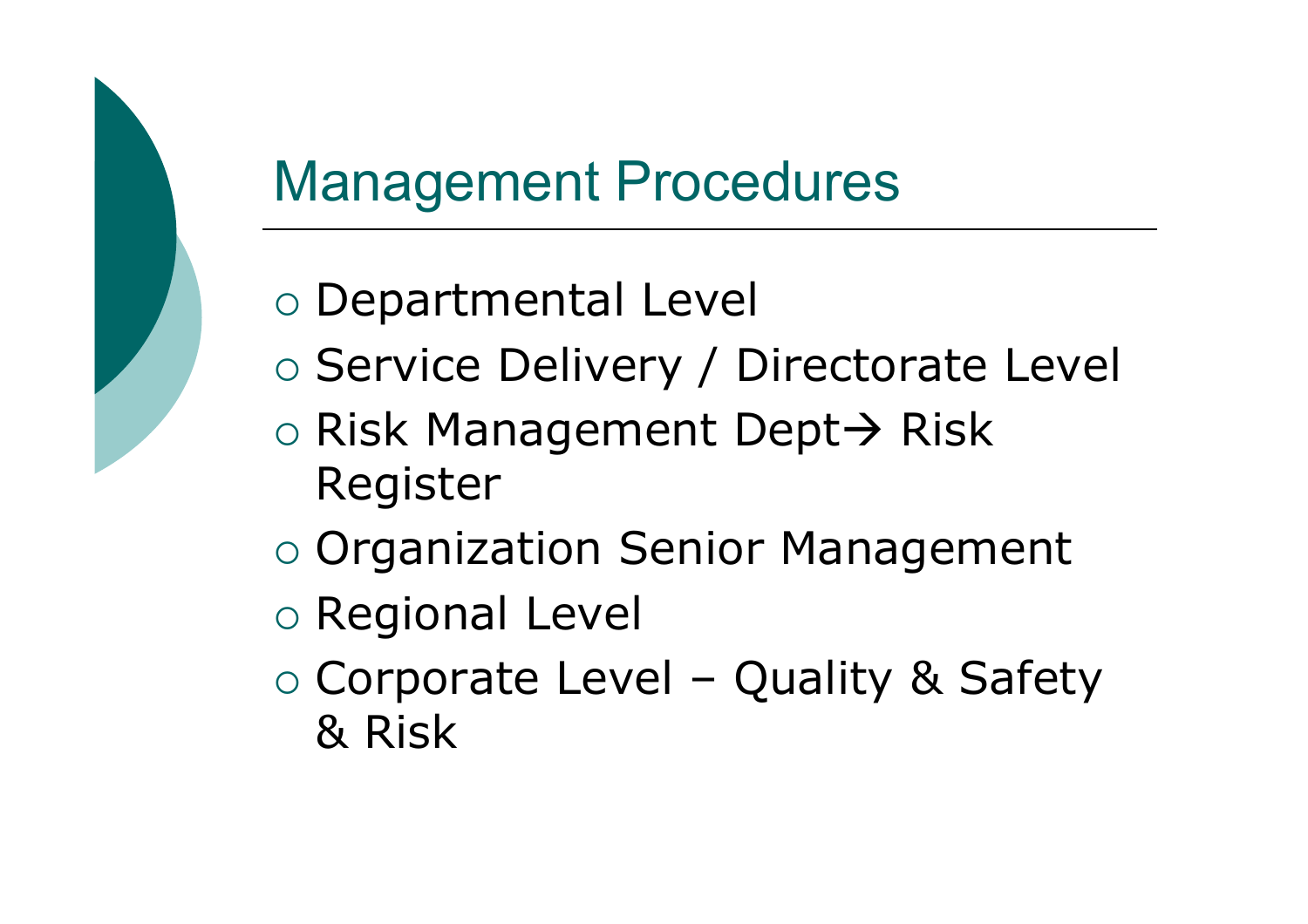# Reactive Risk Management

### Incident Management

- o Identifying actual accident or near miss
- $\circ$  Reporting
- $\circ$  Investigating
- o Implementing recommendations
- $\circ$  Sharing the learning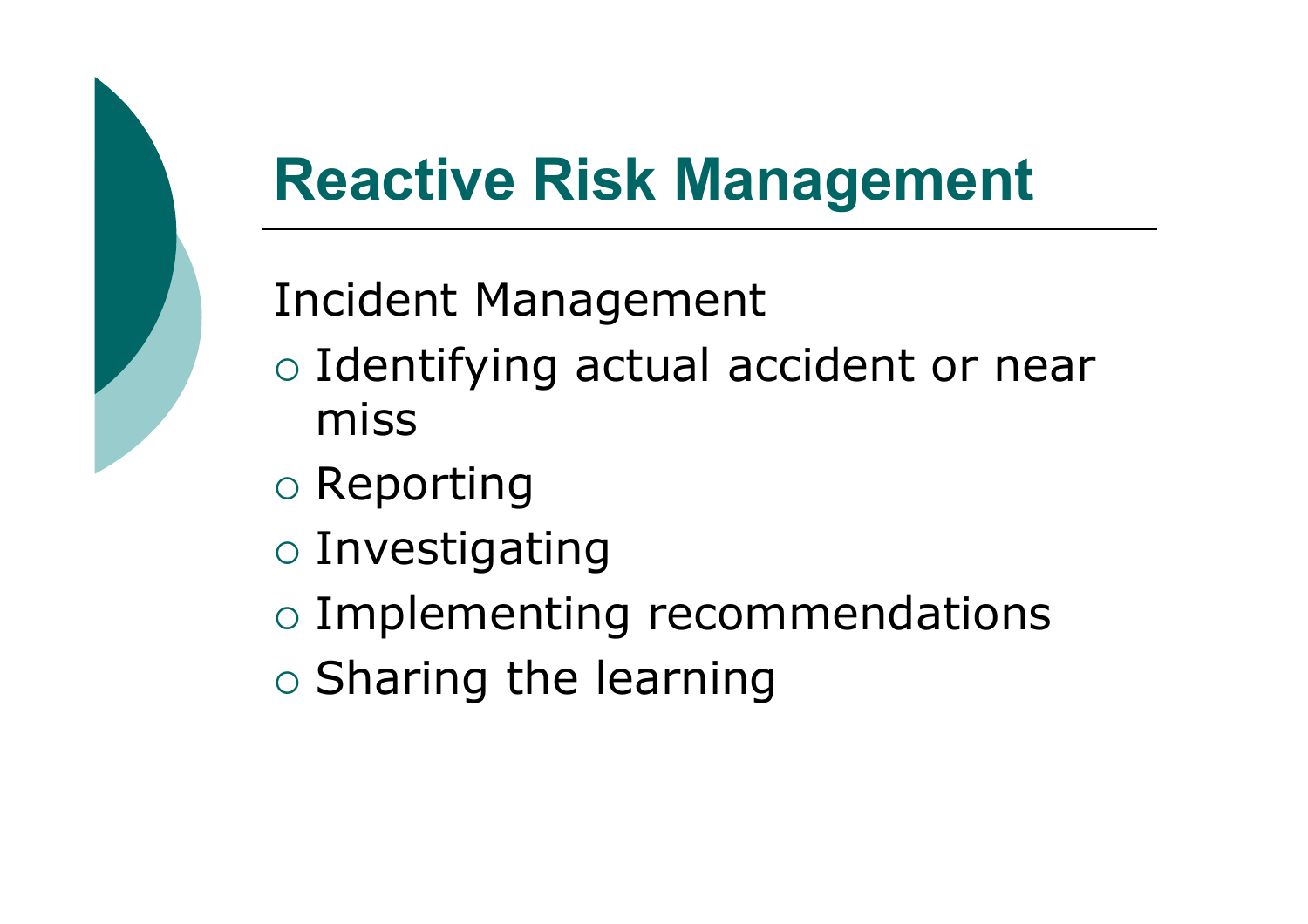# Serious Incident

Any incident which involved or is likely to cause extreme harm or is likely to become a matter of significant concern to service users, employees or the public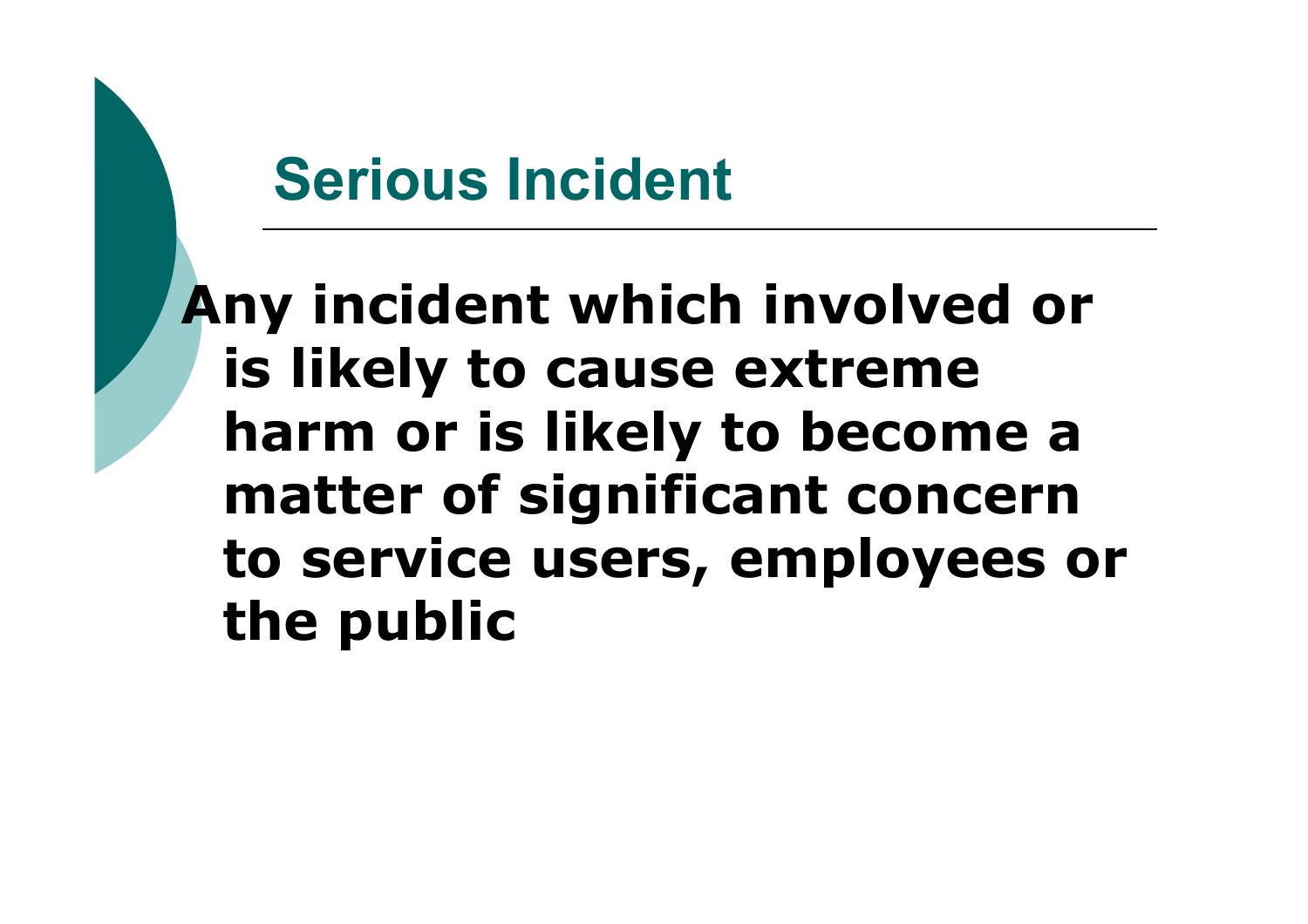### Procedure for managing incidents

- o Complete Local Incident Form → to Line<br>Manager & Risk Manager Manager & Risk Manager
- O Consider Risk Assessment and or System Analysis/ Case Review
- Complete Regional Incident Report Form  $\rightarrow$  immediately following an incident; kept locally for local follow up and management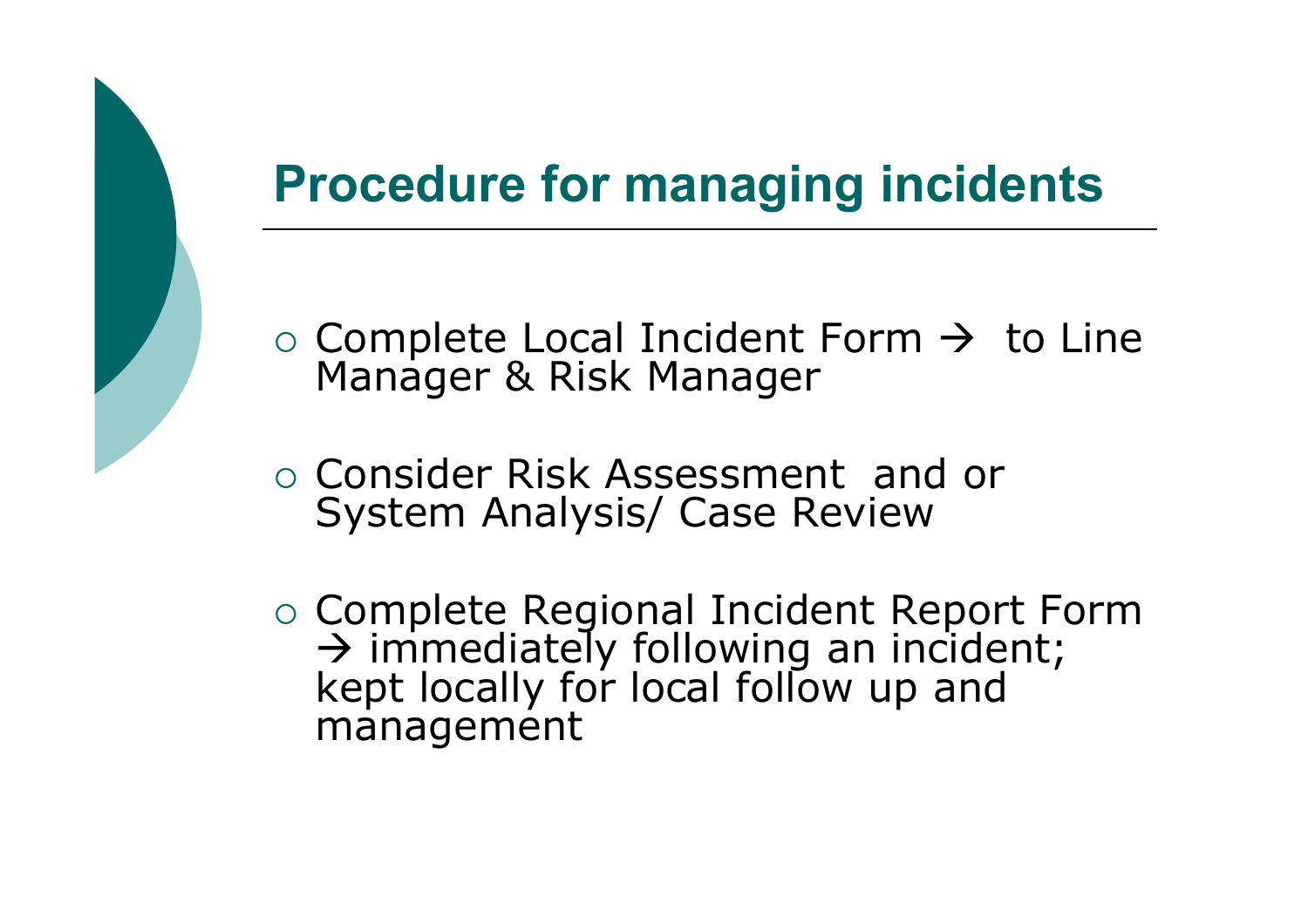### Failure to adequately decontaminate RIMD

### Will

- o increase the risk of transmission of crossinfection between patients
- o Compromised the integrity of biopsy specimens
- O Expose the patient to adverse consequences of non-sterile contaminants
- o Damage RIMD and impede their effective function
- o Increase costs unnecessarily